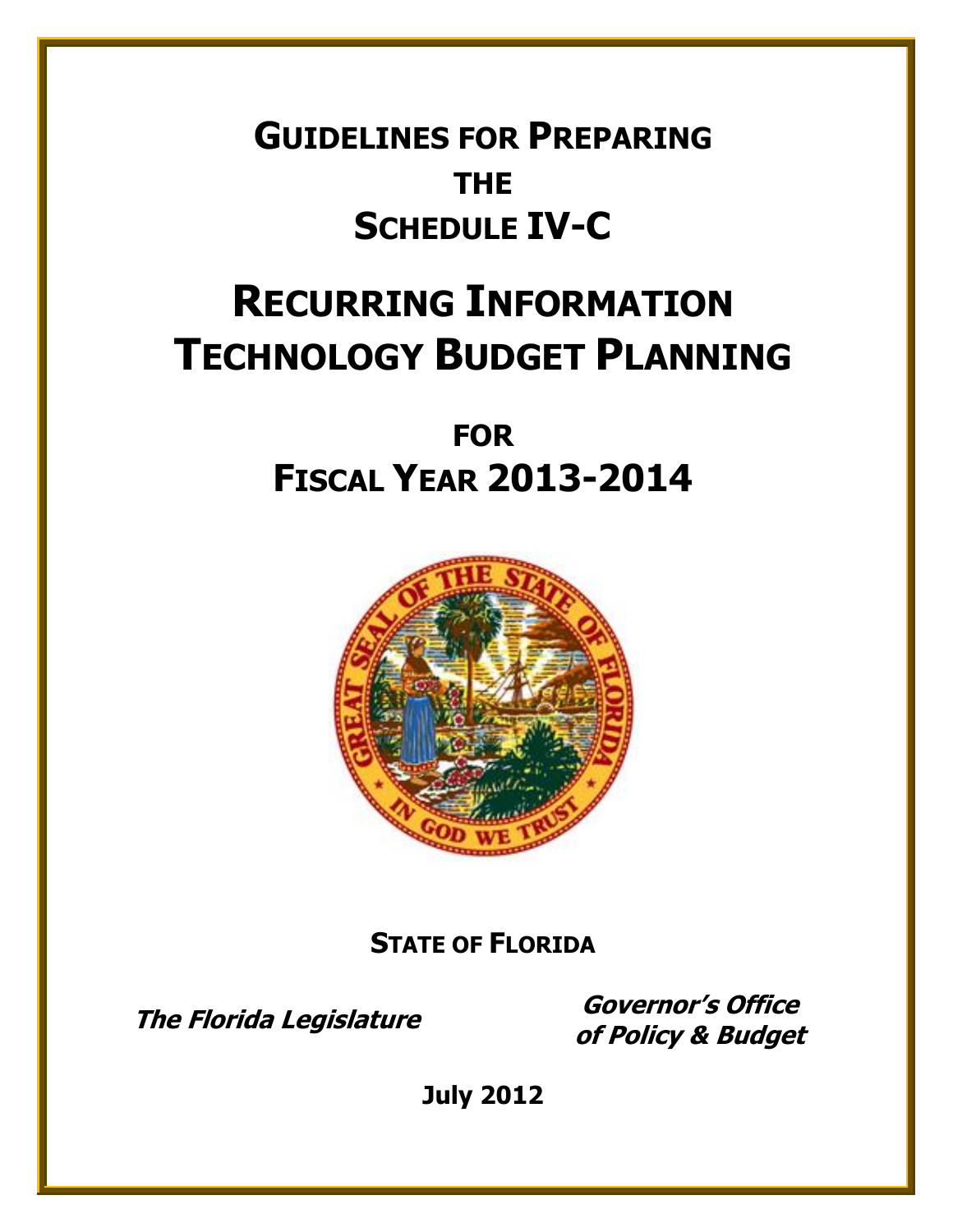THIS PAGE LEFT INTENTIONALLY BLANK.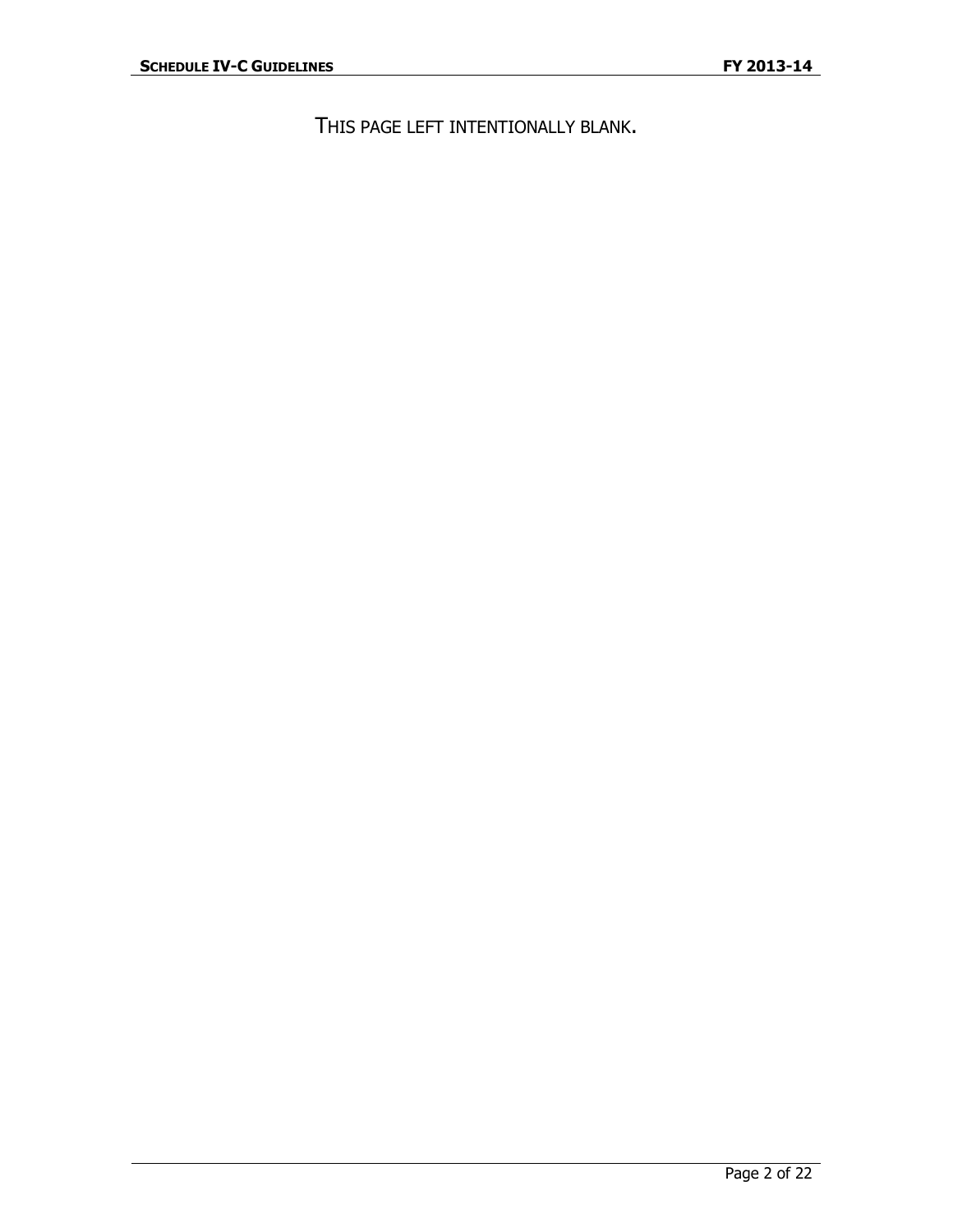# **TABLE OF CONTENTS**

| А.             |                                                                           |  |
|----------------|---------------------------------------------------------------------------|--|
| <b>B.</b>      |                                                                           |  |
| $\mathsf{C}$ . |                                                                           |  |
| D.             |                                                                           |  |
|                | SECTION II. STATEWIDE NON-STRATEGIC IT SERVICE DEFINITIONS 6              |  |
| А.             |                                                                           |  |
| <b>B.</b>      |                                                                           |  |
| C.             |                                                                           |  |
| D.             |                                                                           |  |
| E.             |                                                                           |  |
| F.             | AGENCY FINANCIAL AND ADMINISTRATIVE SYSTEMS SUPPORT SERVICE  8            |  |
| G.             |                                                                           |  |
| Η.             |                                                                           |  |
| $\mathbf{L}$   |                                                                           |  |
|                |                                                                           |  |
|                | SECTION III. NON-STRATEGIC IT SERVICE COSTS WORKSHEETS  10                |  |
|                |                                                                           |  |
|                |                                                                           |  |
| A.             |                                                                           |  |
| <b>B.</b>      | <b>SPECIFIC GUIDANCE FOR COMPLETING THE COST WORKSHEET DATA</b>           |  |
|                |                                                                           |  |
|                | 1. SERVICE PROVISIONING -- ASSETS AND RESOURCES (COST ELEMENTS) COLUMN 11 |  |
|                | 3. ASSETS & RESOURCES APPORTIONED TO THIS IT SERVICE IN FY 2013-14        |  |
|                |                                                                           |  |
|                |                                                                           |  |
|                |                                                                           |  |
|                |                                                                           |  |
|                | 5. SPECIFIC GUIDANCE FOR COMPLETING WORKSHEETS FOR HELPDESK, IT           |  |
|                | ADMINISTRATION & MANAGEMENT, AND PORTAL SERVICES 17                       |  |
|                |                                                                           |  |
|                |                                                                           |  |
| А.             | GENERAL GUIDANCE FOR THE BUDGET DETAIL WORKSHEET  18                      |  |
| В.             |                                                                           |  |
|                |                                                                           |  |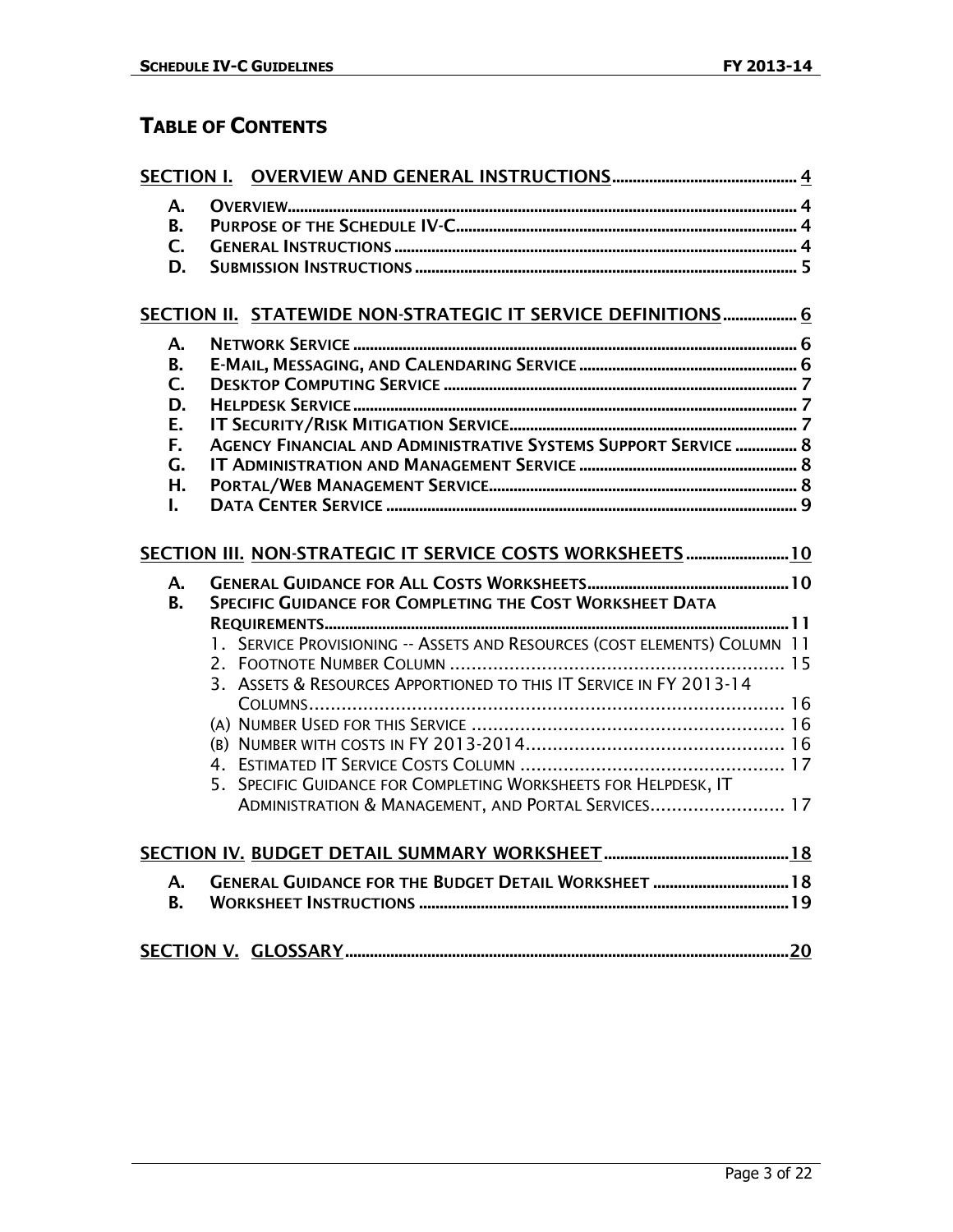# <span id="page-3-0"></span>**Section I. OVERVIEW AND GENERAL INSTRUCTIONS**

### <span id="page-3-1"></span>**A. Overview**

The Schedule IV-C is a manual schedule in a Legislative Budget Request (LBR) that collects agency data on the planned costs for information technology (IT) services that are funded from each agency's recurring base budget. The Schedule IV-C provides a consistent approach and data collection tool to help an agency better align its investments in IT resources (staff, hardware, software, etc.) with the business needs and policies of the agency.

An IT service is one or more IT systems that enables an agency program or business function. **IT services are classified as** *strategic* **or** *non-strategic* **to an agency's mission.** Strategic services *directly* enable the agency's statutory or constitutional responsibilities, primary business functions, and program policy objectives (e.g., the FLORIDA system for the Department of Children and Family Services). Strategic services differentiate one agency from another. Non-strategic services are common utility-type services that facilitate or enable the day-to-day business activities of the agency (e.g., desktop PCs). Non-strategic IT services provide the generic IT infrastructure needed to provide all other IT services. *For the Fiscal Year 2013-14, planning costs will only be collected on the non-strategic IT services*.

# <span id="page-3-2"></span>**B. Purpose of the Schedule IV-C**

The purpose of the Schedule IV-C is to serve as the foundation to analyze and compare costs of non-strategic IT services across agencies and to assist the Executive Office of the Governor and the Legislature in identifying opportunities for centralizing or consolidating these IT services, *while maintaining the level and quality of IT services needed for agencies to fulfill their strategic mission.*

#### <span id="page-3-3"></span>**C. General Instructions**

This document provides specific instructions and guidance for completing the Schedule IV-C for all non-strategic IT services in each agency. It is comprised of the following sections:

- **Section I Overview and Purpose**
- Section II Definitions of Statewide Non-strategic IT Services
- **Section III Non-strategic IT Service Costs Worksheets**
- Section IV Budget Detail Summary Worksheet by
- **Section V Glossary**

Schedule IV-C workbook is a manual schedule that uses MS Excel. The following general guidelines will assist an agency with completion of these schedules:

- 1. The structure of the workbook has been updated to include all non-strategic IT services and remains locked and password protected without the ability to insert or delete any rows, columns, or worksheets.
- 2. Data input is restricted to the yellow highlighted areas in all worksheets. Cells in the Excel workbook, except for those with the yellow highlight, are locked and cannot be edited.
- 3. The filename and the worksheets' tab names are included in the lower left-hand corner of the footer for each page. This should help the agency to consolidate and reconcile inputs from various staff members into the appropriate single set of Schedule IV-C worksheets required for submission.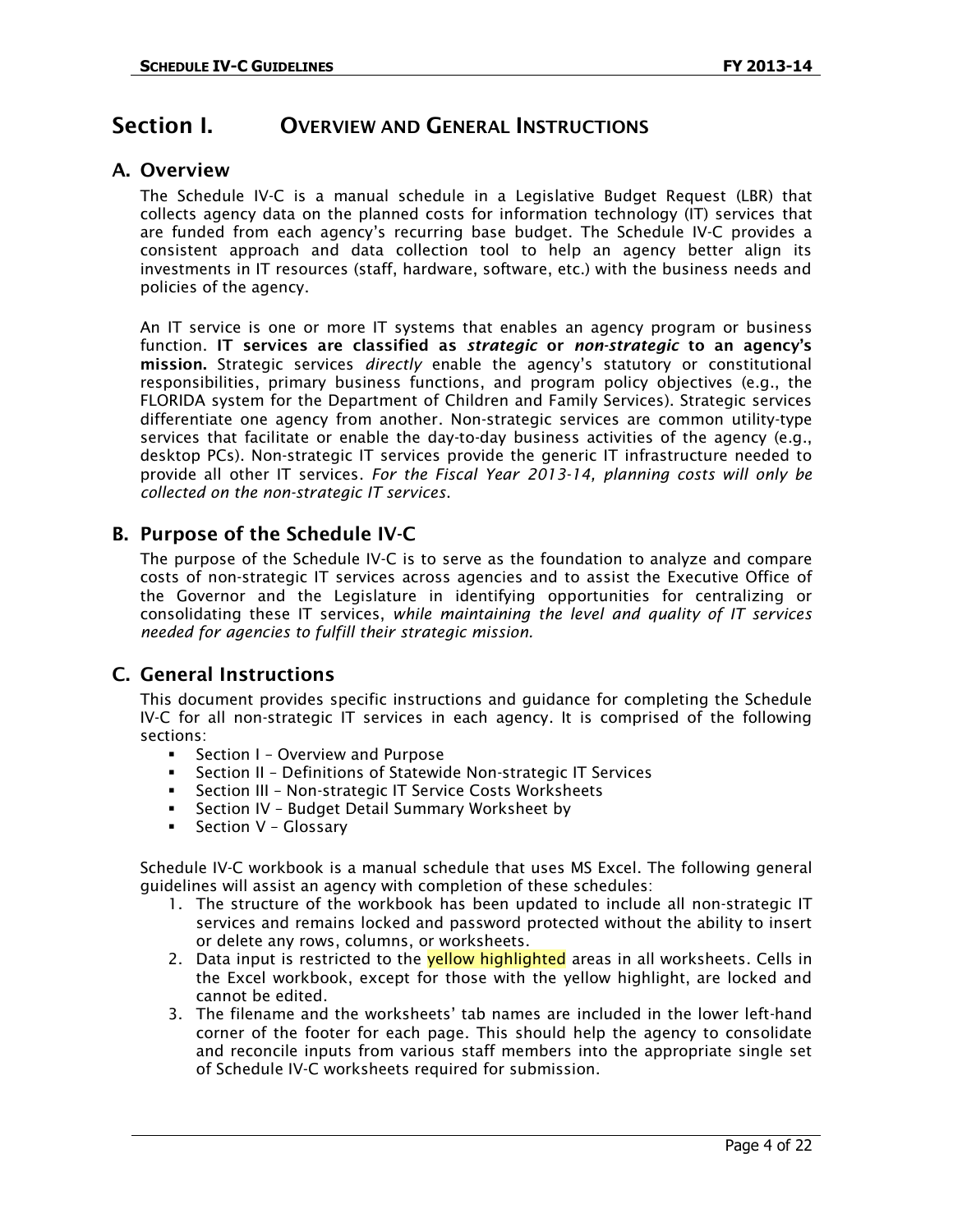- 4. Each worksheet collects basic information identifying the agency, the name of the management-level person responsible for preparation of Schedule IV-C, and a phone number for this person.
- 5. The agency budget officer, administrative services director, and chief information officer are suggested contacts for the information for these worksheets. The department name and preparer information entered on the first tab in the Schedule IV-C cost workbook automatically carries forward and populates this information on the other cost worksheets.

Some agencies may already have a consistent methodology that is used to plan and estimate their operating IT resource needs. The estimation method for the Schedule IV-C should be consistent with the processes used by agencies to develop their LBRs.

It is strongly recommended that agencies carefully document the assumptions and methods used to estimate their non-strategic IT service costs so the process can be consistently used for planning and estimation in subsequent years.

#### <span id="page-4-0"></span>**D. Submission Instructions**

All agencies, except as indicated below, are required to submit the Schedule IV-C for all non-strategic IT services for the FY 2013-14 LBR by October 15, 2012.

The State Attorneys, Public Defenders, Guardians Ad Litem, and Criminal Conflict and Civil Regional Counsels are exempt from the Schedule IV-C requirement because of other funding provisions relating to Article V of the Florida Constitution. The Capital Collateral Regional Counsels and the Clerks of Court Operations Corporation also are exempt from submitting the Schedule IV-C; as is the Florida Parole Commission because all of its IT resources have been transferred to the Department of Corrections and will be captured in the Department of Corrections Schedule IV-C submission.

All state agencies are required to send an electronic copy of all Schedule IV-C documents in native Excel format to the Office of Policy and Budget (OPB) and the Legislature by the deadline provided in the LBR instructions. **Send to IT@LASPBS.STATE.FL.US**.

Agencies also are required to submit the Schedule IV-C through the Florida Fiscal Portal located at [http://floridafiscalportal.state.f](http://floridafiscalportal.state.fl.us/)l.us.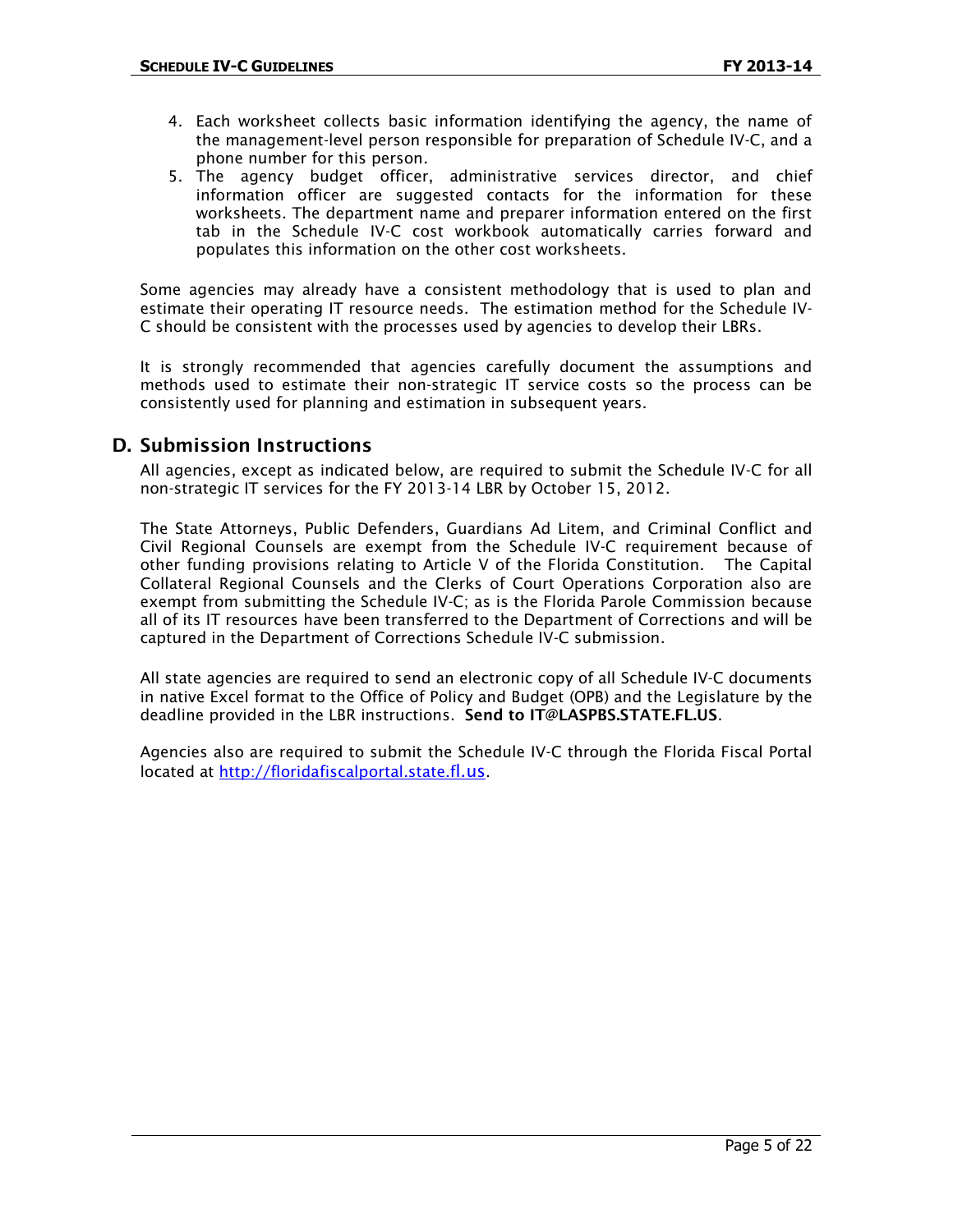# <span id="page-5-0"></span>**Section II. STATEWIDE NON-STRATEGIC IT SERVICE DEFINITIONS**

This section describes the nine pre-defined non-strategic IT services for the Schedule IV-C submission. The objective is for an agency to identify its costs for these statewide IT services. If your agency does not provide or use one or more of these services, describe in the footnote section of the appropriate worksheet how the functions defined in the service are otherwise accomplished or provided in your agency.

### <span id="page-5-1"></span>**A. Network Service**

The Network Service provides data connectivity using Local Area Network (LAN) or Wide Area Network (WAN) technologies. A LAN is a group of computers and related devices that are connected to each other so that users in smaller, localized areas (such as an office building or small campus) can communicate and share information and access to other devices such as shared file and print servers and shared network printers. A WAN is a network that interconnects geographically distributed computers or LANs. Because it is spread over a larger area, it requires data communications technology to make the connection possible, such as digital subscriber lines (DSL), frame relay, ATM (Asynchronous Transfer Mode), or other high-speed services. In most cases for state agencies, the wide area networking capabilities are provided through SUNCOM (MyFloridaNet).

This service includes the positions, assets, and services needed to develop, maintain, and operate the network, system, and server management infrastructure associated with LAN/WAN. This service also includes technical assistance dedicated to LAN/WAN problem resolution, physical and logical security (e.g., firewalls, intrusion detection, encryption, and virus protection), training, and consulting services specifically related to the LAN/WAN Service. It includes Voice over Internet Protocol (VoIP) technology and video conferencing technology.

Costs associated with this service include but are not limited to LAN and WAN administrators and related staff, routers, switches, hubs, cabling, software licenses, servers, shared network printers, maintenance agreements, storage, file sharing, network design/redesign, line leases, wireless network "air cards," network maintenance and monitoring (including Network Operations Center), and network management software.

# <span id="page-5-2"></span>**B. E-Mail, Messaging, and Calendaring Service**

This service enables users to send, receive, file, store, manage, and retrieve e-mail messages, attachments, appointments, and addresses; manage address lists; and create and maintain shared and private folders, and short message service (SMS) messages. The service includes the positions, assets, and services needed to maintain e-mail services, including software packages, mail proxies or servers, list servers (e.g., UseNet), and anti-spam/anti-virus and other security products specific to e-mail. This service may be provided over the LAN/MAN/WAN (wired or wireless) or other Internet mail resources (e.g., X.400, X.500, and LDAP) and allows e-mail access through desktop PCs, handheld devices, e-mail client applications, or other web-browser client devices, including but not limited to Blackberries, iPhones, Windows mobile phones, and other personal digital assistant (PDA) devices.

Costs associated with this service include but are not limited to email administrators and related staff, software, servers, and training, consulting services, and technical assistance dedicated to e-mail, messaging, and calendaring.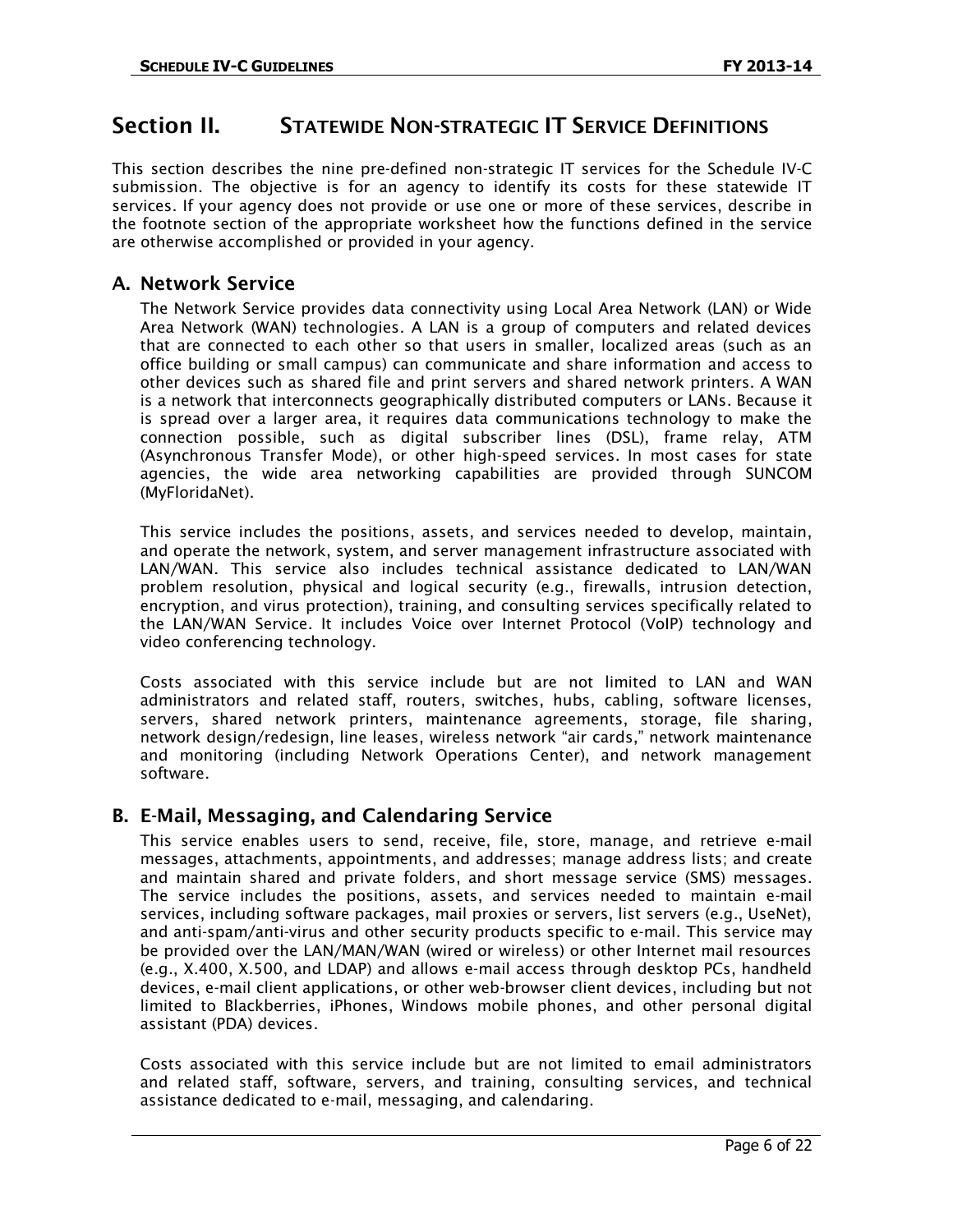# <span id="page-6-0"></span>**C. Desktop Computing Service**

This service enables the use of standard office automation functions. The service includes positions, assets, and services associated with the acquisition, installation, and configuration of the user's desktop computing environment, including PCs (Macintosh and Intel or AMD based machines), peripherals connected to desktop PCs, and standard office automation software (e.g., desktop operating system, word processing, spreadsheet, presentations, web browser, project management). This service includes dedicated technical assistance, training, and consulting services specifically related to Desktop Computing Service.

Costs associated with this service include but are not limited to desktop support administrators and related staff, PCs, laptops, tablet PCs, and "netbooks," software licenses (office automation, automated software distribution, remote desktop management, anti-virus, and encryption software if included in the agency's standard desktop configuration), and personal desktop printers. *The timing and frequency of planned percentage of total desktop refresh is required to be described in a footnote for this IT service.*

#### <span id="page-6-1"></span>**D. Helpdesk Service**

This service includes the centralized or consolidated receipt, assignment, and resolution of IT system problems for department users. The service includes the positions, assets, and services that receive, log, dispatch, track, and resolve customer requests. This service includes dedicated technical assistance, training, and consulting services specifically related to the Helpdesk Service.

Costs associated with this service include but are not limited to helpdesk operators and related staff, helpdesk servers and software, call routing/handling infrastructure, and helpdesk training.

*Note: Dedicated Help Desk full time equivalents and resources providing data center functions established in s.282.201, F.S. for agency data centers, computing facilities, and single logical servers are required to be identified in the data center service and are not to be included in this service.* 

# <span id="page-6-2"></span>**E. IT Security/Risk Mitigation Service**

This service provides necessary IT security capabilities, reduces risk, and ensures the continuity of agency IT services. This IT service focuses on preparedness for responses to natural or man-made disasters and emergencies, and response to / prevention of internal and external IT security threats and events. The service includes the positions, assets, and services associated with planning, implementing, directing, assessing, and coordinating the physical and logical security of all agency information and recovering/restoring critical IT and agency services needed in the event of a disaster. This service also includes the resources needed to test, manage, and implement business continuity and disaster recovery plans (e.g., Continuity of Operations Plan) but does not include resources needed to address normal "break/fix" or standard availability requirements.

Costs associated with this service include but are not limited to the security director and related staff, off-site backup systems and procedures for activating necessary information systems in a new location, training within this activity, security consulting services, security policy, security systems, and specific security or encryption hardware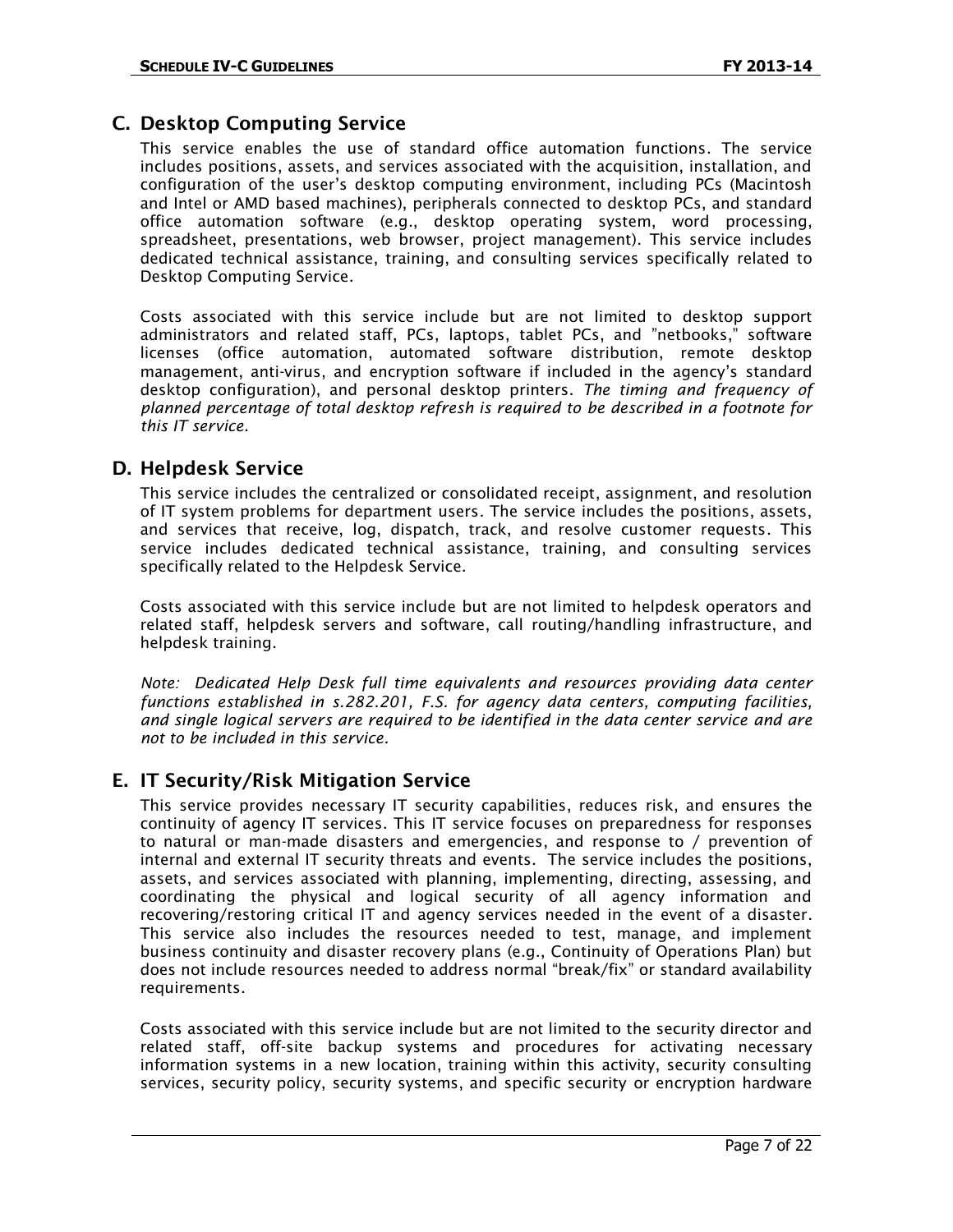and software tools, including any desktop encryption software that is *not* part of the agency-wide standard desktop configuration.

# <span id="page-7-0"></span>**F. Agency Financial and Administrative Systems Support Service**

This service enables users to perform the fiscal, administrative, and executive management support functions of the agency. Typical functions include accounting and general ledger, procurement and contract management, property management, human resources, forms management, correspondence tracking, legislative affairs, and planning and budgeting. This service includes the positions, assets, and services associated with the operation and maintenance of the systems that support the agency's fiscal, administrative, and executive management support functions.

Costs associated with this service include but are not limited to personnel, hardware, and software needed to maintain and operate agency performance monitoring and various tracking systems used by the agency executive management team, and the agency-based business systems that receive data from or provide data to the state's enterprise administrative systems (FLAIR, LAS/PBS, PeopleFirst, SPURS, MyFloridaMarketplace, Payroll, Cash Management, and SUNTAX). IT personnel that directly support the State's enterprise administrative systems, but are not in agencies that own these systems, should also be included in this service.

# <span id="page-7-1"></span>**G. IT Administration and Management Service**

This service enables the management and administration of the agency's IT program or function that is responsible for prioritizing and tracking IT projects as well as the planning, developing, managing, and operating of agency IT systems. The service includes the positions, assets, and services associated (in whole or in part) with IT planning, budgeting, and investment control, IT procurement and contract management, IT project planning and management, and the overall coordination of IT work in the agency.

Costs associated with this service include but are not limited to the positions of Chief Information Officer, IT managers, and administrative staff for the IT organization. The operational costs should include the systems used for budgeting, accounting, personnel, and customer relations activities directly related to IT, and for research and development not specifically included in any other IT service. It also should include costs associated with agency management participation in IT management and investment control activities.

*Note: Data center directors, deputy or assistant data center directors, other data center or computing facility management/ supervisory/ or administrative full time equivalents and corresponding resources are required to be identified in the data center service and are not to be included in the IT Administration and Management service.* 

# <span id="page-7-2"></span>**H. Portal/Web Management Service**

The Portal/Web Management service enables the publishing of an agency's standard information for its employees and the public. This service involves the development, maintenance, operation, and support of an agency's Internet and intranet web presences. It establishes and maintains the accessibility of the agency's web presence, and enables web-based transaction and reporting systems to be made available to employees and the public for beneficial and convenient processing of information. This service includes the establishment and operation of general website search capability, web analysis tools, and content management functionality.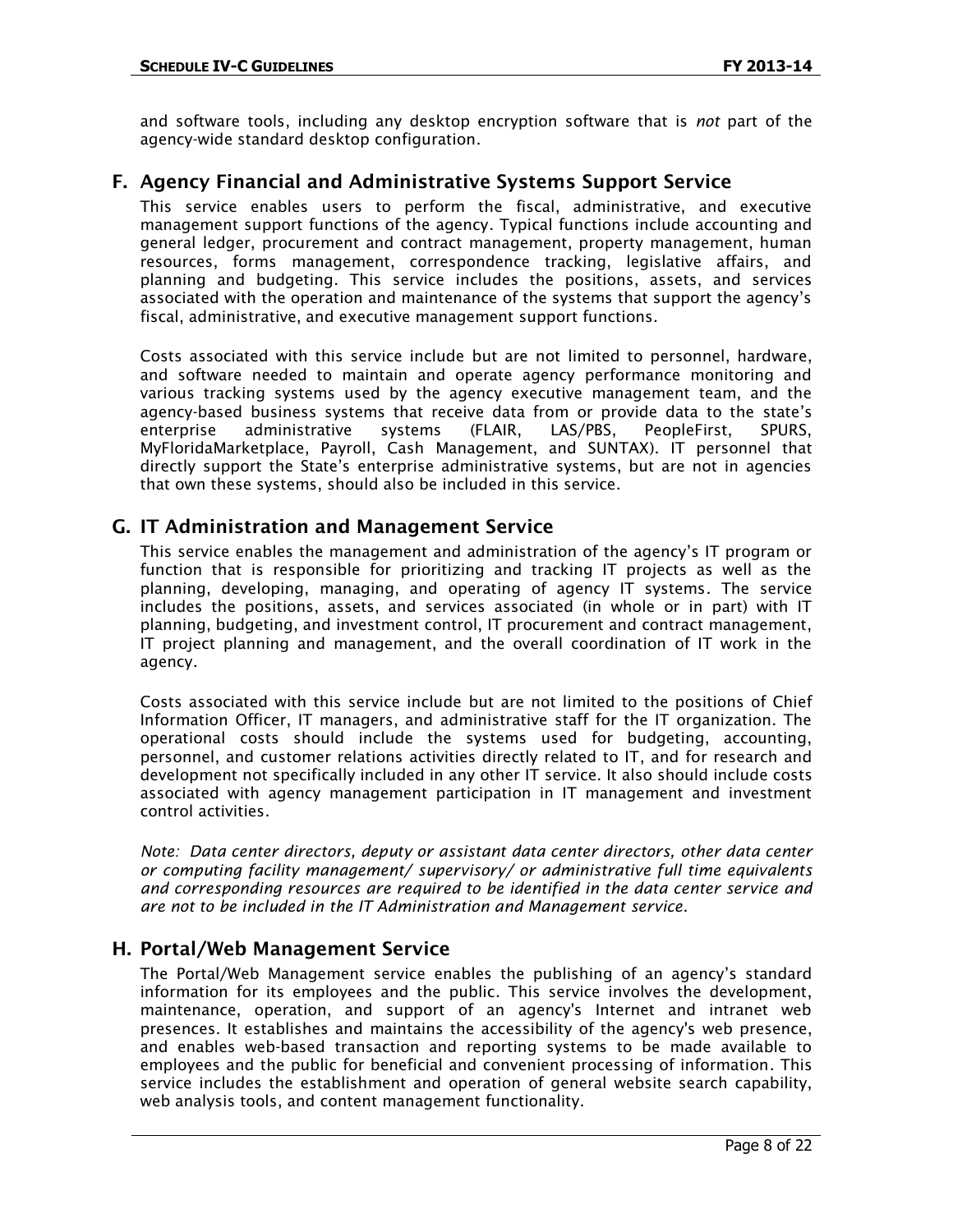Portal/Web costs specifically related to a strategic IT service should not be included.

Costs associated with this service include (but are not limited to) personnel, hardware, and software needed to maintain and operate the agency portal. Portal/web developers, graphics developers, content managers, web security officer, and webmaster would be associated with this service. Other costs include consulting services, web development tools and software licenses, search engine products, portal/web language translation, servers, firewalls, bandwidth, and training specifically for the portal/web.

### <span id="page-8-0"></span>**I. Data Center Service**

The Data Center service provides the centralized operation and management of data center services provided through (a) data centers and computing facilities as defined in s. 282.0041, F.S., and (b) single server installations; and includes all resources required to perform data center functions identified in s. 282.201(2)(d)1.e., F.S. Statutory data center functions include data center management and operations, system administration, database administration (physical data base work), system programming, job control, production control, data center print, storage, security, backup and recovery, disaster recovery, technical support, data center help desk, and related managed services and *exclude application development.* The service also includes environmental capabilities required by the centers, computing facilities, and single server installations, including but not limited to, power, climate control, fire suppression, and network connectivity.

Primary data center costs reported in this service must include the projected annual billings based upon the primary data center rates and the pass-through costs required to meet requirements identified in the agency's service level agreement(s).

For agency data centers and computing facilities, and single server installations, state agencies must include: personnel costs, hardware and software, contracted services, external service providers, and any other costs necessary to provide the data center service (i.e., required to perform the data center functions identified in s. 282.201(2)(d)1.e, F.S. ).

*Only assets and resources that are unique to the function / operation of the Data Center Service should be entered directly into the Data Center Service cost worksheet. Example: Servers specific to providing data center services should be identified in the Data Center Service; all other mainframe or non-mainframe servers must be entered into the other non-strategic services cost worksheets that specifically define their purpose.*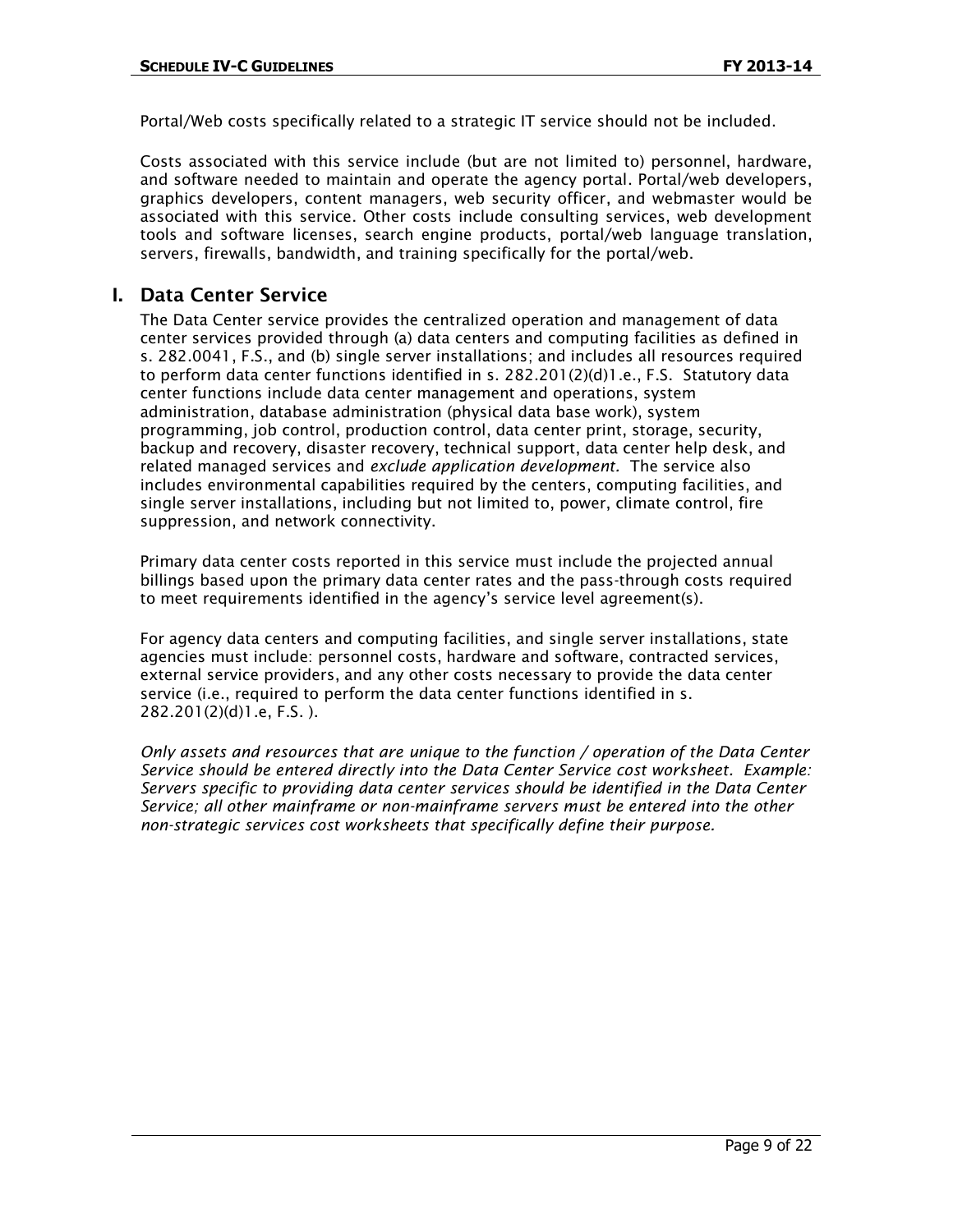# <span id="page-9-0"></span>**Section III. NON-STRATEGIC IT SERVICE COSTS WORKSHEETS**

# <span id="page-9-1"></span>**A. General Guidance for All Costs Worksheets**

Each of the non-strategic IT services has a corresponding IT Service Costs Worksheet. These worksheets require the agency to identify and allocate from its current year recurring base budget and planned estimate for FY 2013-2014 the level of funding for each of the specified IT services. Agencies should use the LAS/PBS column G64 minus G65 as a reference for the recurring agency base budget. While each of the cost worksheets is nearly the same, the Network Service and Desktop Computing Service worksheets include additional data input requirements for hardware specific to these services.

To begin completing the IT Service Costs Worksheets, open the Microsoft Excel spreadsheet template file and save it under a folder and file name. For your convenience, the template includes the file name, with its path, in the lower left corner of each IT Service Costs Worksheet. Complete the Network Service worksheet to automatically populate the agency name and contact information those same cells on the other worksheets. This information can be overwritten on the subsequent worksheets, if necessary.

| sets &                                                                                                          |                                                                                                             |  |  |  |  |  |
|-----------------------------------------------------------------------------------------------------------------|-------------------------------------------------------------------------------------------------------------|--|--|--|--|--|
| ed to this                                                                                                      |                                                                                                             |  |  |  |  |  |
| ce in FY                                                                                                        |                                                                                                             |  |  |  |  |  |
|                                                                                                                 | <b>Estimated FY 2012-13</b>                                                                                 |  |  |  |  |  |
| <b>Mumber</b><br><b>Number</b><br>used for<br><b><i><u>ENGROSSE</u></i></b><br>in FT<br>2612-13                 | <b>Allocation of</b><br><b>Recurring Base</b><br><b>Budget</b><br>(based on Column<br><b>G64 minus G651</b> |  |  |  |  |  |
|                                                                                                                 | SO                                                                                                          |  |  |  |  |  |
|                                                                                                                 | <sub>so</sub>                                                                                               |  |  |  |  |  |
|                                                                                                                 | <b>SO</b>                                                                                                   |  |  |  |  |  |
|                                                                                                                 | so                                                                                                          |  |  |  |  |  |
|                                                                                                                 | <sub>so</sub>                                                                                               |  |  |  |  |  |
| $\mathbf{0}$                                                                                                    | <sub>so</sub>                                                                                               |  |  |  |  |  |
|                                                                                                                 | <sub>so</sub><br><sub>so</sub>                                                                              |  |  |  |  |  |
| B-3 Other Hardware Assets (Please specify in Footnote Section below)<br>$\mathbf{0}$<br>C. Software             |                                                                                                             |  |  |  |  |  |
| $\mathbf{0}$                                                                                                    | <sub>so</sub>                                                                                               |  |  |  |  |  |
|                                                                                                                 | <sub>so</sub>                                                                                               |  |  |  |  |  |
| <b>F. Total for IT Service</b>                                                                                  |                                                                                                             |  |  |  |  |  |
| G. Please identify the number of users of this service.                                                         |                                                                                                             |  |  |  |  |  |
| H. How many locations currently host IT assets and resources used to provide this service?                      |                                                                                                             |  |  |  |  |  |
|                                                                                                                 | $\mathbf{0}$                                                                                                |  |  |  |  |  |
| <b>Assets and</b><br>Footnotes - Please indicate a footnote for each corresponding row above. Maximum for<br>J. |                                                                                                             |  |  |  |  |  |
| <b>Estimates for</b><br><b>Resources</b>                                                                        |                                                                                                             |  |  |  |  |  |
| <b>Footnotes</b><br>$\overline{c}$                                                                              |                                                                                                             |  |  |  |  |  |
| Costs<br><b>Apportioned to</b><br>$\overline{\mathbf{3}}$                                                       |                                                                                                             |  |  |  |  |  |
| <b>Service</b>                                                                                                  |                                                                                                             |  |  |  |  |  |
|                                                                                                                 | urces<br>2012-13<br>$\theta$<br>$\mathbf{0}$<br>$\mathbf{0}$                                                |  |  |  |  |  |



The cells that are highlighted in **yellow** are for data entry and editing; all other cells in the Schedule IV-C IT Service Costs Worksheets are locked. This has been done to prevent inadvertent data entry and to preserve cell references, formulas, and formatting.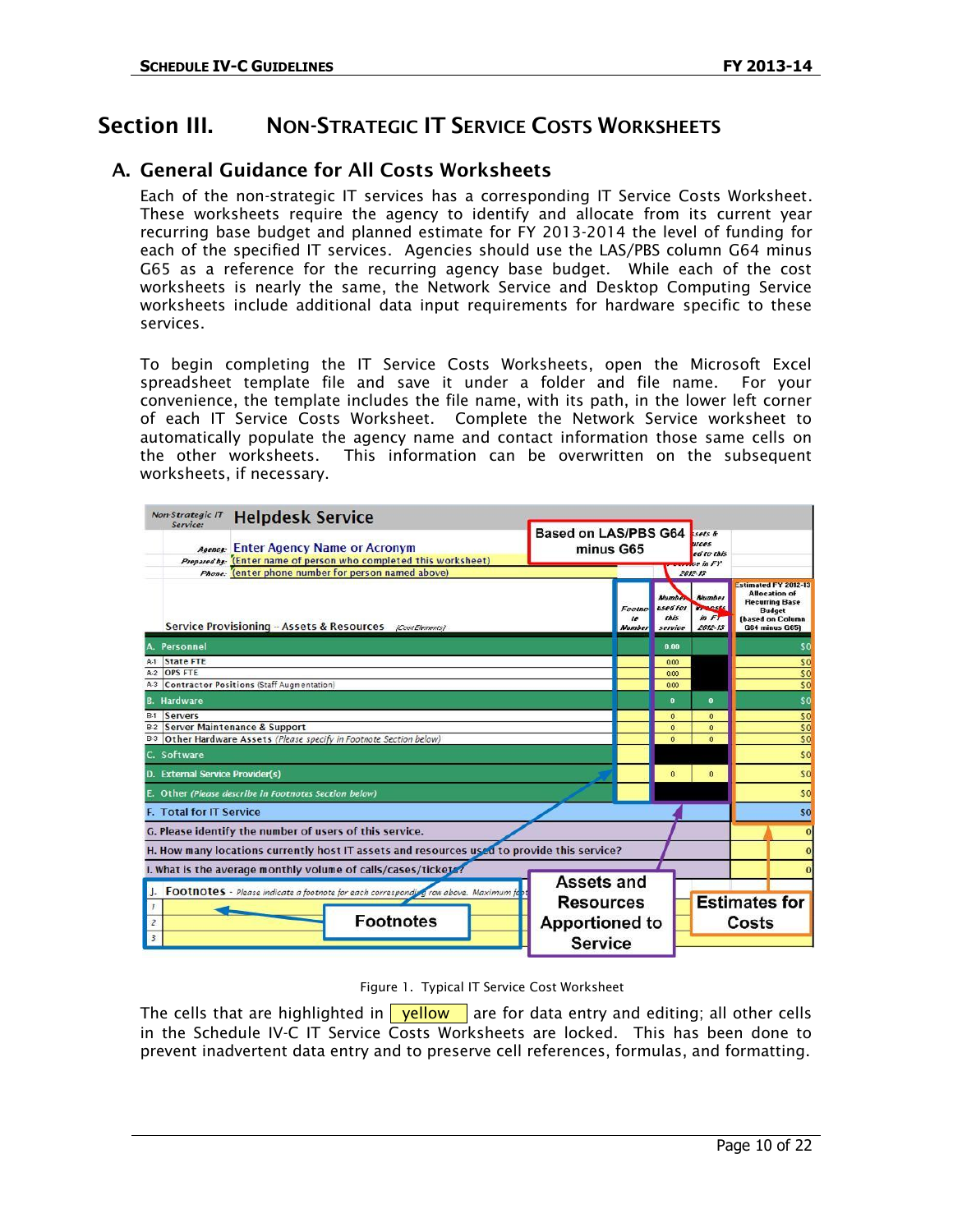Non-strategic IT service costs that result solely or primarily from agency business requirements associated with strategic IT services must be reported in the non-strategic service cost sheet and explained in Footnotes.

Resources that are shared among two or more non-strategic should be allocated or apportioned among the services. Assumptions associated with any resource allocation should be concisely explained in a footnote and carefully documented to help ensure the cost estimation is repeatable within your agency in subsequent years.

To better identify IT costs, it is useful to understand what typically is included or identified as IT. For the purposes of this data collection effort, IT includes:

- all servers
- **all computers with the human interface**
- all computer peripherals which will not operate unless connected to a computer or network
- all video and data networks including the equipment, staff, and purchased services necessary to operate them
- all salary and benefits for staff whose job descriptions specifically include technology functions such as network services, applications development, and systems administration
- all technology services provided by vendors or contractors
- operating costs associated with providing information technology
- all costs associated with developing, purchasing, licensing, and maintaining software.

Discretionary expenses relating to an IT service should be included in the cost of the service, e.g., training and travel, and clearly described in a footnote. However, an agency *should not include costs that are expected to be paid with non-recurring appropriations requested in a LBR issue*.

Questions regarding number of users and locations, as well as some service-specific questions, that in previous years were included in separate MS Word documents have been moved to the cost worksheets. An IT service user is a person who uses an IT service *on a day-to-day basis*. An approximate number of users of a service is sufficient for this section. If the public uses a service, estimate the approximate size of the user groups (e.g., 10,000 real estate brokers).

The number of physical sites or installations that house or host the agency's assets and resources *to provide* the service also drives costs. For example, an agency may have many locations or server installations that host file and print servers to support the Network Service.

# <span id="page-10-0"></span>**B. Specific Guidance for Completing the Cost Worksheet Data Requirements**

The Schedule IV-C Cost Worksheets are intended to identify *all* planned expenditures for IT assets and resources associated with each IT service, regardless of the state or federal funding source.

#### <span id="page-10-1"></span>**1. Service Provisioning -- Assets and Resources (cost elements) Column**

The data reported for each Cost Element should reflect recurring current year budget expenditures plus any planned changes in the recurring funding levels for each service for FY 2013-2014 The following are the titles that appear in the rows of the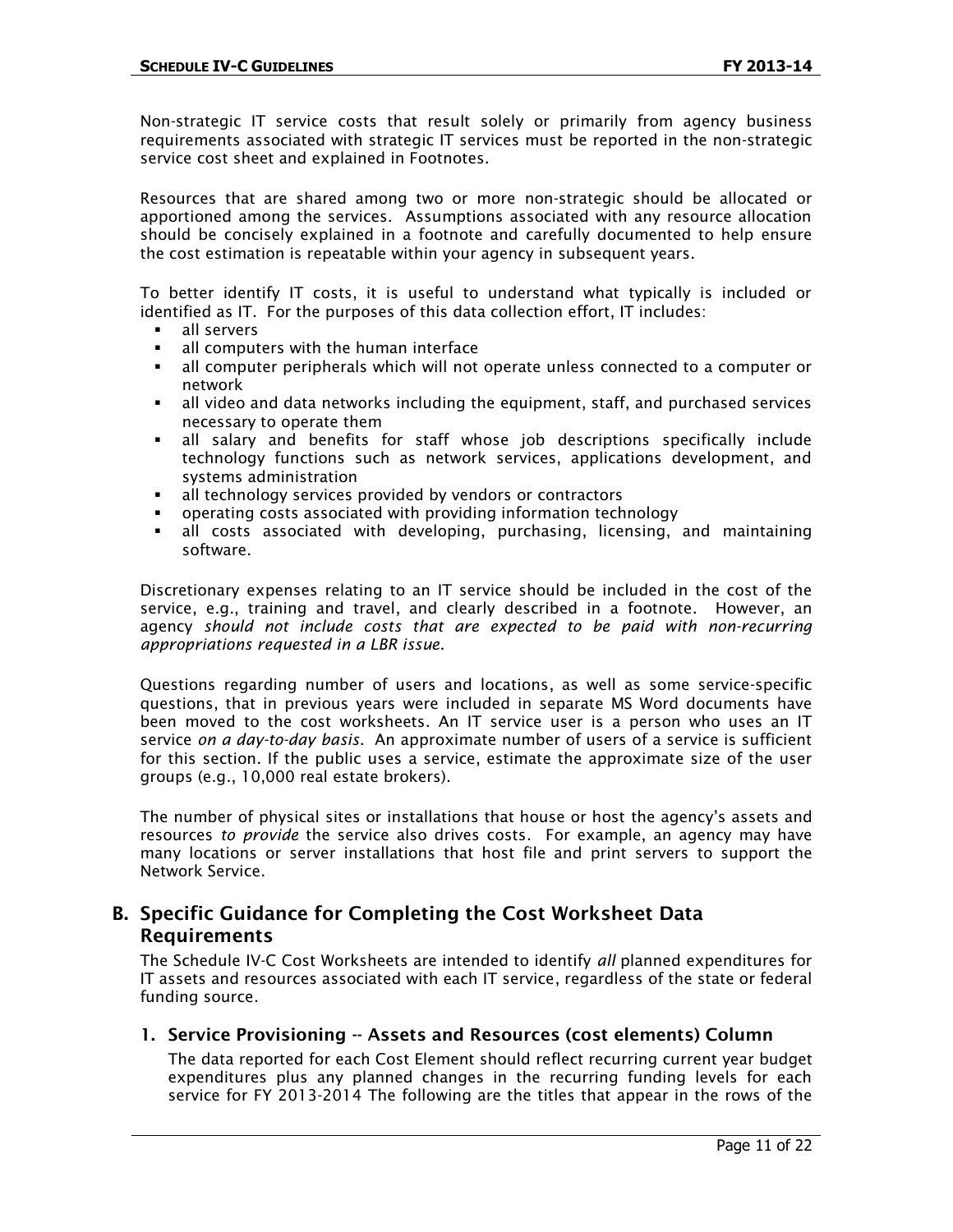Cost Elements column, with a general description of the types of assets and resources that would typically be identified with each:

#### **(a) Personnel**

Three Personnel Cost Elements appear in every IT service. They identify the aggregate number of Full Time Equivalent (FTE) State Positions, Other Personnel Service (OPS) positions, or Contractor Positions allocated to each IT service. This is an aggregate number of all personnel assigned on a full- or part-time basis to operate or maintain the IT service. *If one or more staff resources are used to support more than one IT service, estimate the percent of time devoted to each service, rounding to the nearest .25 FTE per service.* Document any assumptions used to estimate shared resource percentages in a footnote. The three subcategories for personnel appear in Cost Worksheets for each IT service:

#### 1. State FTE

This total should reflect the total number of currently authorized FTE positions (filled and vacant) in the budget that are required to provide the service. FTE positions should not differ from the currently authorized positions appropriated in the General Appropriations Act and or the number of legal positions established in substantive law. Overtime or oncall costs should be included and associated with the IT service that requires the resource. The cost figure should reflect the actual cost of salaries and benefits for the filled positions. For vacant positions, the cost figure should include the salaries and benefits as appropriated.

*Note: The standard personnel expense package associated with each state FTE (if provided) is not entered here, but rather in the "Other" cost element. The values for the standard expense packages as identified in the FY 2013-2014 LBR instructions must be clearly broken out within the footnote for the cost element.* 

2. OPS FTE

Full- or part-time OPS positions that are paid from the State payroll system for your agency should be counted in this category.

3. Contractor FTE (staff augmentation positions)

The positions in this category are used to augment existing state FTE and OPS staff on a full- or part-time basis. Contractor positions are not paid from the State payroll system.

#### **(b) Hardware**

This Cost Element appears in every IT service but the specific hardware items listed on the cost worksheets vary between the IT services. If a hardware component is used to support more than one IT service, identify a reasonable method to estimate funding requirements (e.g., number of users or percentage of use or payment). Document the method and assumptions used to estimate the shared resources. The subcategories for hardware cost elements and the information to be provided are listed below:

1. Servers

This Cost Element appears in each of the IT services. It should include the number of physical mainframe platforms, UNIX or Linux servers, other mid-range servers, and Intel- or AMD- based servers the agency has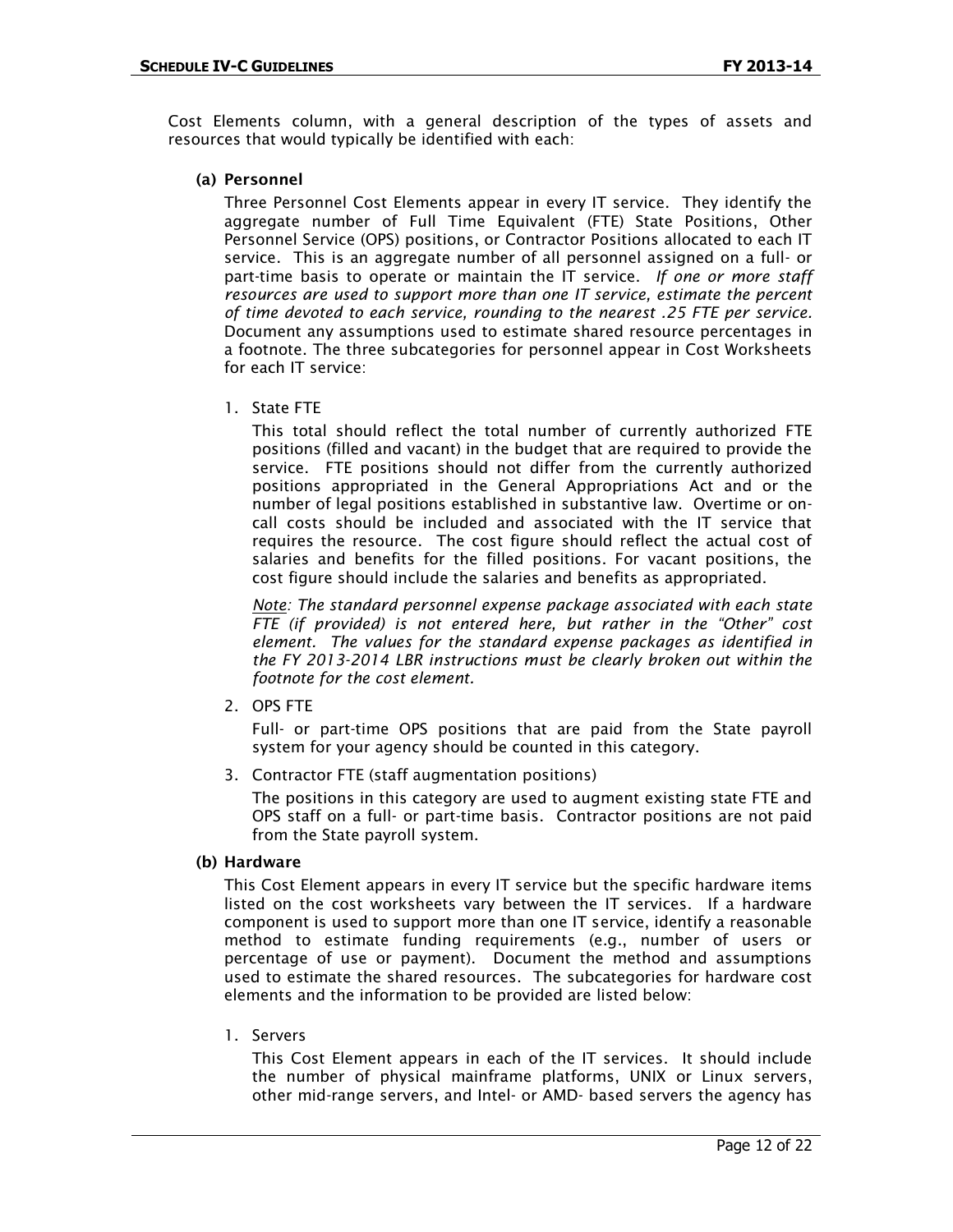purchased or leased to provide the IT service. A physical server is a computer on a network that manages network based resources, e.g., file servers, print servers.

When a physical server is running virtualization software, it may contain multiple logical servers. A logical server is an instance of an operating system that runs on a partition of a physical server.

*Note: Agencies also are required to indicate the total number of logical servers in a footnote for each affected service, if partitioned or virtual servers are used to provision the IT service.*

*The Hardware section of the Data Center Service cost worksheet shows the total number of mainframe and non-mainframe servers identified in all Schedule IV-C cost worksheets. Server totals are automatically calculated in the green row for Hardware.* 

*Only servers that are unique to the function/ operation of the Data Center Service should be entered directly into the Data Center Service cost worksheet. All other mainframe or non-mainframe servers must be entered into the appropriate IT service cost worksheets that defines their purpose.* 

2. Servers - Maintenance & Support Services

This Cost Element appears in every IT service. It corresponds with the server hardware identified above, focusing on identifying maintenance and support (e.g., repairs, manufacturer trouble-shooting, costs for server maintenance) associated with the server platforms needed to provide the IT service.

3. Network Devices & Hardware

This Cost Element only appears in the Network Service. It should include any routers, data storage, cabling, switches, hubs, etc., associated with providing LAN and WAN services.

4. Wireless Communication Devices & Related Hardware

This Cost Element only appears in Email Service. It should include all the devices and associated infrastructure that are provided specifically to support email and messaging functions in a wireless environment.

5. Desktop Computers

This Cost Element only appears in Desktop Computing Service. It should include the total number of desktop computers and laptop computers (identified separately) the agency currently has and the number planned for replacement.

6. Online or Archival Storage Systems

This Cost Element appears in the Network, Email, and Data Center Services. It should indicate the total amount of online, disk, and tape data storage (in gigabytes) operated and maintained by agency data centers and computing facilities.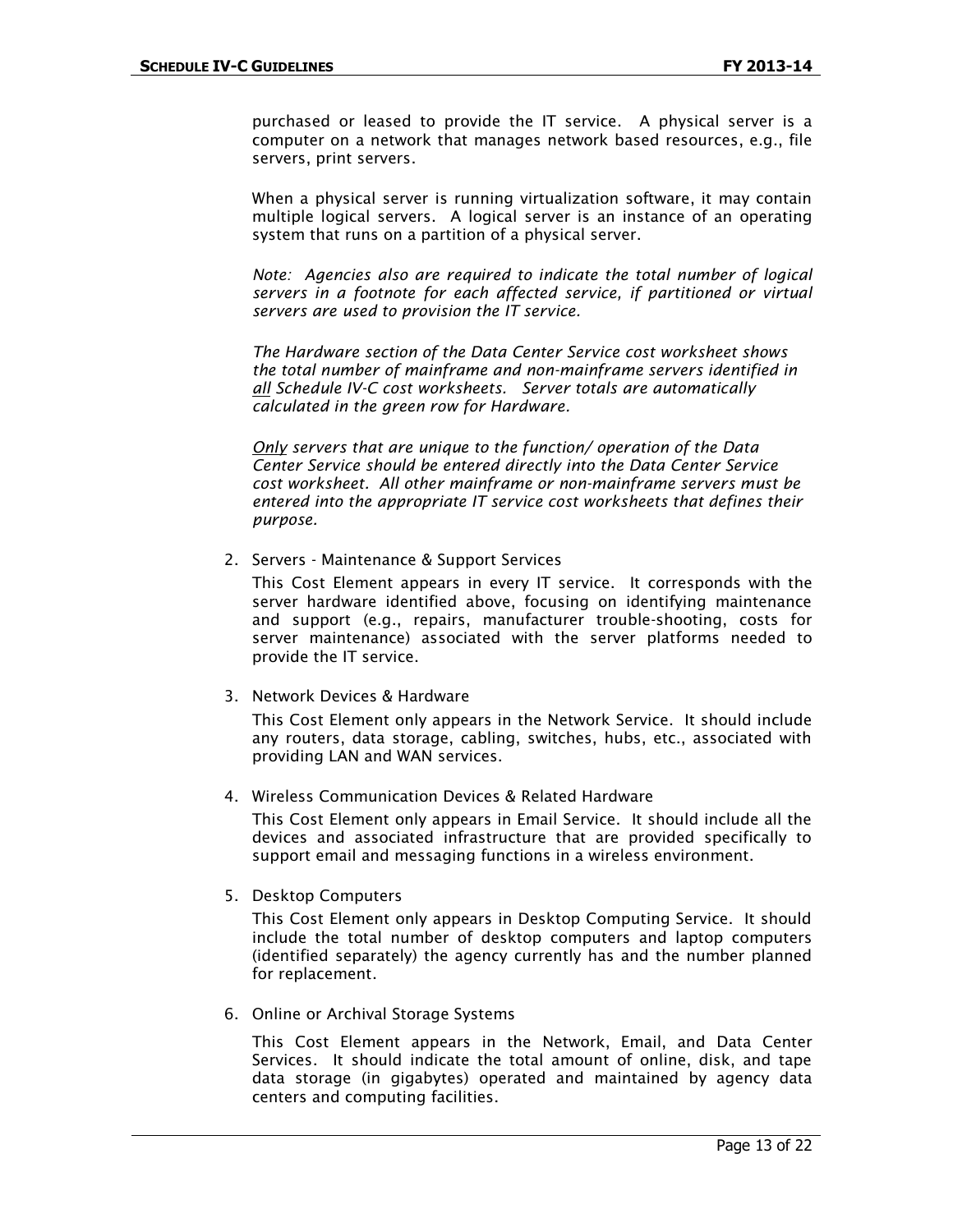7. Data Center/ Computing Facility Internal Network

This Cost Element also only appears in the Data Center Service. Costs associated with network costs within the walls of the data centers or computing facilities should be reported in this row.

8. Other Hardware Assets

This Cost Element appears in every IT service. It is available for the agency to identify any other hardware assets that constitute a significant cost to the IT service. Items that may be considered in the other cost element will include, but not be limited to, system management workstations, printers, and scanners.

#### **(c) Software**

This Cost Element appears in every IT service. It will identify any software purchases or leases, and maintenance or support costs. The list of software would include, but not be limited to:

- 1. Operating systems for all platforms mainframes, mid-range servers, Intel- or AMD- based servers, and laptop and personal computers.
- 2. System tools and utilities any software for database management, application development, firewall/security software/authentication, firewall/security software/authentication, configuration management, backup/recovery, network management, system management.
- 3. Applications messaging/email/groupware, HR/time keeping, accounting/general ledger, data warehousing/data mining, imaging/document management, portal, and web content management. If software, such as an operating system or system utility, is included by the vendor as a required portion of the hardware costs and does not have a separate cost, the cost of such software should be included with the appropriate hardware cost elements.

#### **(d) External Service Providers**

This Cost Element appears in every IT service. It will include any entity external to the agency (e.g., consultants or other agencies) that provides any portion of the IT service. *For example, the Department of Management Services provides the SUNCOM / MyFloridaNet service.* The **Number used for this service** column should contain the number of external service provider contracts the agency has to support each service.

The external services include, but are not limited to: 1) Internet Service Provider and Internet services, 2) WAN services, 3) wireless network and communication services, 4) E-Mail, Messaging, and Calendaring Services, 5) Data center services provided by a primary data center, agency data center, or computing facility, and 6) disaster recovery services.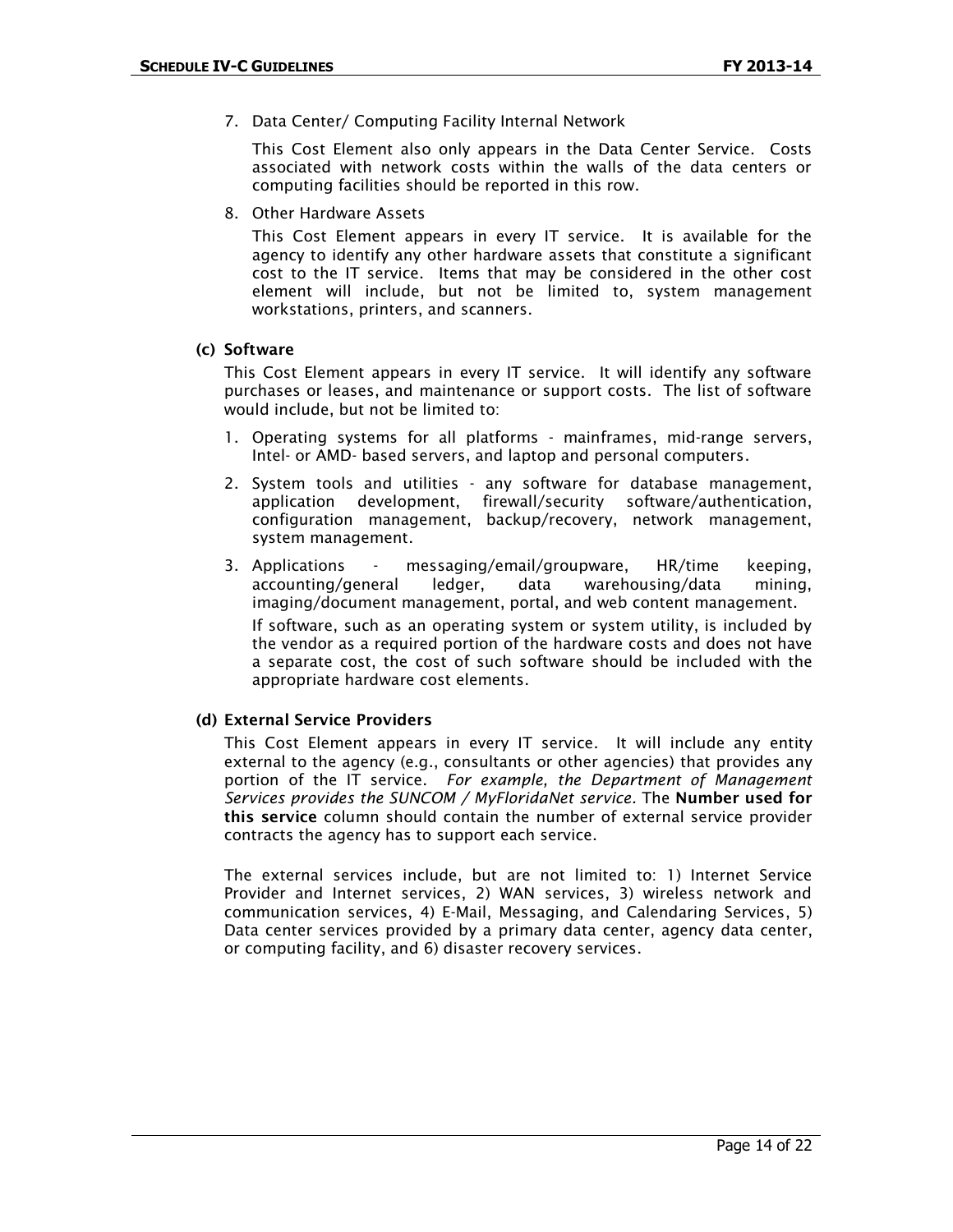- 1. For the Data Center Service, agencies must indicate the number of primary Data Center Board votes it has on each of the primary data center boards of directors. State agencies are reminded that they must specifically identify the total projected annual billings based on current data center rates and pass-through costs required to meet requirements identified in the service level agreements with the primary data centers.
- 2. The Data Center Service also includes a row for *any* external data center service provider the agency uses that is *not* a designated primary data center pursuant to s. 282.0041, F.S. in this cost element.

#### **(e) Other**

This Cost Element appears in every IT service. It will include any "Other" significant agency cost element for the IT service that is not specifically included in the Hardware, Software, Personnel, Plant and Facility, or External Service Provider cost elements. This may include an amount for required expenses and discretionary expenses. Because the "Other" cost element could be used to identify a wide range of expenses associated with each IT service, the footnotes must be used to document significant expenses being identified within this cost element. The footnote should itemize any major expense and the amount it contributes to the total recorded in "Estimate for Fiscal Year 2011-12" column for this "Other" cost element

*Note: For the Data Center Service, the Other cost element follows the Plant and Facility cost element.* 

#### **(f) Plant and Facility**

The **Plant & Facility** cost element appears only in the Data Center Service and includes all of the assets and resources associated with providing data center services for state agencies.

- 1. Agencies must identify the cost associated with agency data centers, computing facilities, and single server installations that provide or consume data center services as defined in Chapter 282, F.S. This cost element also includes any office spaces associated with the hosting, management, and administration data center services pursuant to Chapter 282. These costs include but are not limited to rent, lease payments, maintenance fees, insurance premiums, and other charges.
- 2. Costs to maintain data center and computer facility environments include HVAC, fire suppression and control, and physical security.
- 3. The Data Center Service also includes a row for agencies to report any other material plant and facility cost associated with this service, and explain the costs in a footnote.

#### <span id="page-14-0"></span>**2. Footnote Number Column**

This is the number of the footnote line that provides necessary clarification or explanation for the corresponding cost element. Whenever a brief explanation or a short narrative is required, that information should be provided in the Footnotes section (at the bottom of each worksheet) along with the corresponding footnote number. Footnotes should be used to document assumptions and provide details on what the agency is including with the Cost Element rows. At a minimum, agencies should include footnotes that identify:

(a) Individual items and their costs that are consolidated in any Cost Element row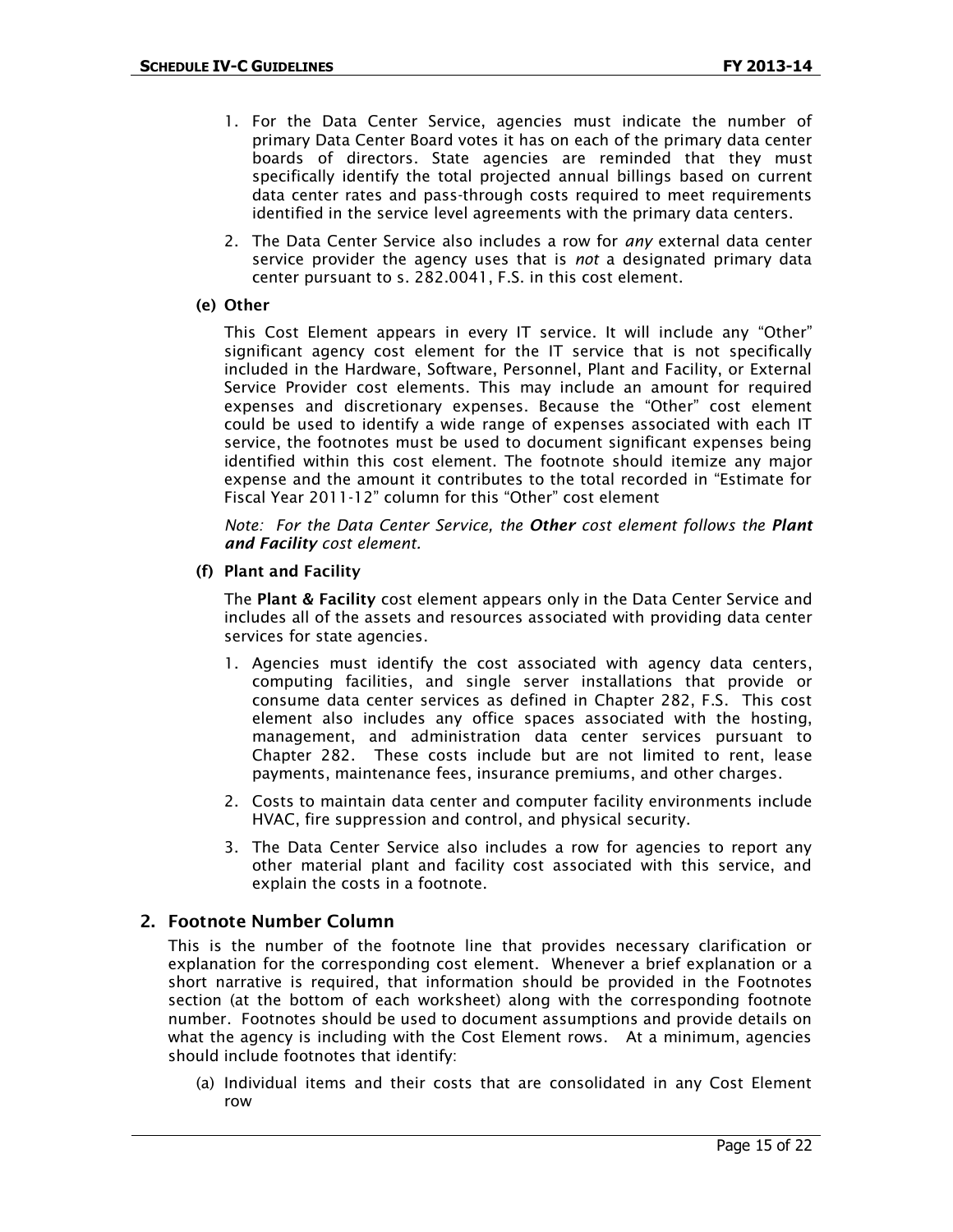- (b) Total Number of logical servers, if agency is using logical partitions or virtualization software.
- (c) Types of positions and approximated breakouts by number or percentage of total for FTEs reported in the Personnel Cost Elements
- (d) The type or scope of services reported in the External Service Provider(s) Cost Element
- (e) Significant changes in planned funding for a service in FY 2013-14 (see explanation of Column D on pp. 20-21).

*Since this is a Microsoft Excel worksheet, text for footnotes is limited to a total of 1024 characters. Footnote rows are provided on each Cost Worksheet. If more space is required, additional footnotes can be provided in a separate attachment that should be clearly identified as supplemental information related to the cost worksheet for the specific IT service.*

#### <span id="page-15-1"></span><span id="page-15-0"></span>**3. Assets & Resources Apportioned to this IT Service in FY 2013-14 Columns**

(a) Number Used for this Service

This is the total number of assets or quantity of resources that will be used to provide the specific IT service in the upcoming fiscal year from the agency's recurring current year budget. For example, the value entered in this column for Personnel costs reflects the number of State FTE or OPS or Contractor positions that enable the service. Although the number provided may be 10 FTE, this figure could represent the part time participation of more than 10 employees (i.e., 20 half-time employees could equal 10 FTE).

| <b>Cost Element</b>      | <b>Standard Units</b><br>(Footnote Non-standard Units)                                |  |  |  |  |
|--------------------------|---------------------------------------------------------------------------------------|--|--|--|--|
| Hardware                 | # of Devices or Platforms                                                             |  |  |  |  |
| Personnel                | # of full-time equivalent positions                                                   |  |  |  |  |
| <b>External Services</b> | # of Vendors/Contracts                                                                |  |  |  |  |
| Other                    | A concise footnote to explain all Other cost<br>element entries on the cost worksheet |  |  |  |  |

<span id="page-15-2"></span>(b) Number with costs in FY 2013-2014

This is the number of assets or resources that will be used to provide the specific IT service in FY 2013-14 and will require funds in the agency's recurring budget. The number in this column may not always be the same as the number in the "Number used for this service" column discussed in the preceding paragraph. These situations usually relate to procurement of hardware or software assets, which does not occur every year. In these cases, the "**Number used for this service**" column would be more than the "**Number with costs in FY 2013-2014**" column. *For example, the agency may use 10 servers to provide the service, but is planning to replace three of the servers or only renew the maintenance contract on three of the servers with recurring budget funding in FY 2013-14. In either case, the quantity of servers in the "Number used for this service" column would be 10, and the "Number with costs in FY 2013-2014" column would be 3.*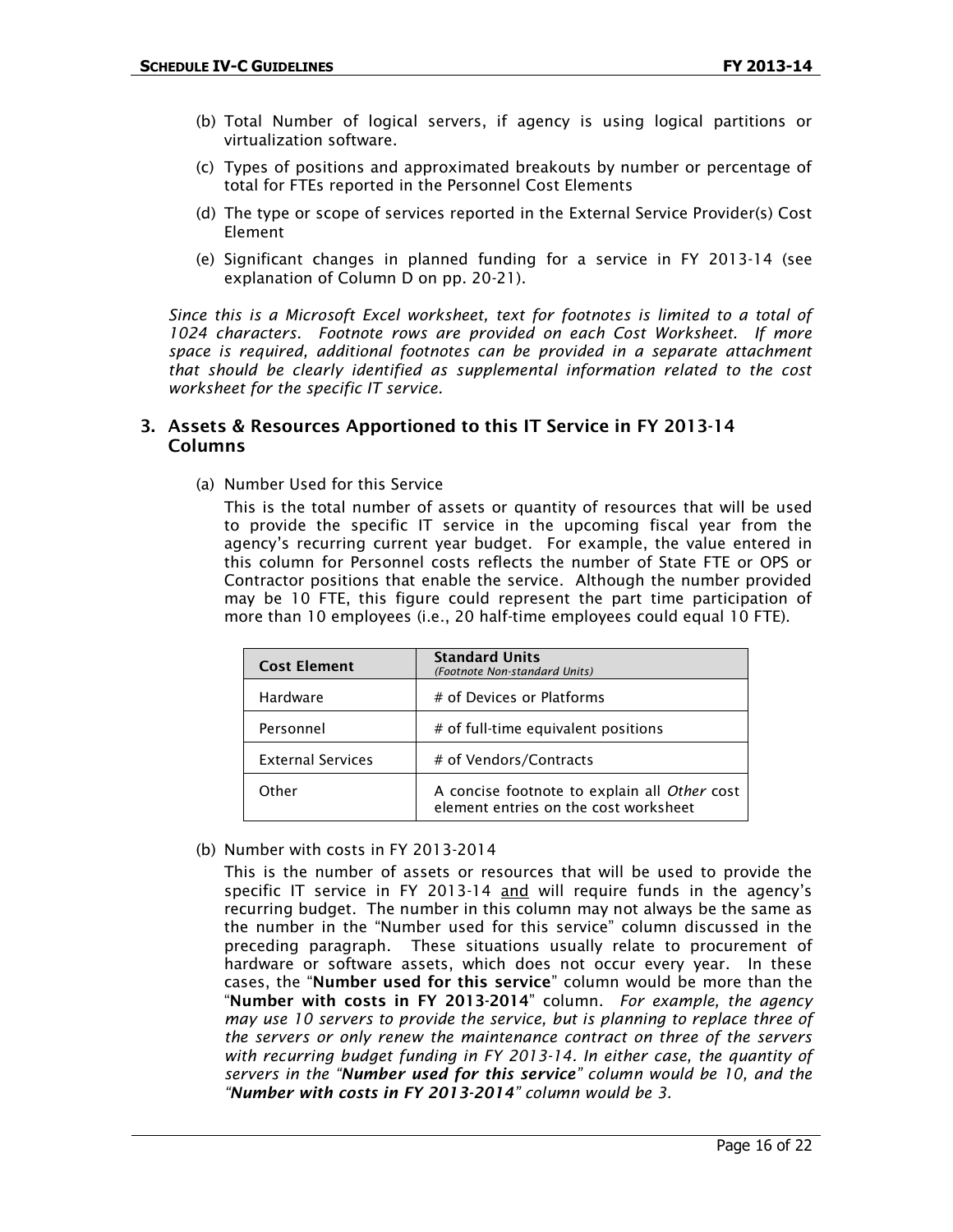#### <span id="page-16-0"></span>**4. Estimated IT Service Costs Column**

For FY 2013-2014, the Schedule IV-C worksheets include the estimated recurring agency budget required to provide the non-strategic IT services identified by the agency. The funding for IT service costs should be based on the recurring agency budget as reflected in LAS/PBS column G64 minus G65.

**Estimated Allocation of FY 2013-2014 Recurring Base Budget** *(based on LAS/PBS Column G64 minus G65).* This column should identify the total funding from the agency's recurring budget that is expected to be allocated for each cost element to enable or provide the IT service. If the agency plans to use recurring funding for *technology refresh,* the cost of the planned purchases or lease is required to be included in this Column for FY 2013-2014, with a footnote indicating the planned frequency or schedule of the planned technology refresh.

*Note: For those agencies with resources housed in a primary data center, the projected FY 2013-2014 data center budget shall be based on the September 1 approved primary data center rates and pass through costs.*

#### <span id="page-16-1"></span>**5. Specific Guidance for Completing Worksheets for Helpdesk, IT Administration & Management, and Portal Services**

- (a) Helpdesk Service. Agencies must estimate the average monthly volume of helpdesk calls/cases/tickets. This number should come from the helpdesk(s) or service desk(s) of the agency; however, it should not include help desk functions specifically related to providing the Data Center Service. Data Center Service functions and resources are to be identified in the Data Center Service. If an agency has de-centralized helpdesks or helpdesks dedicated to specific IT systems or services, the agency shall estimate the agency-wide aggregate call volume requesting technical assistance.
- (b) IT Administration and Management Service. While there may be some small systems and applications associated with the IT Administration and Management Service, most of the associated resources will be human resources. Larger agencies may have specific systems dedicated to IT planning, budgeting, accounting, or other administrative functions directly related to IT.
- (c) Portal/Web Management Service. Agencies are required to separately delineate user quantities into Internet and intranet user groups for this service.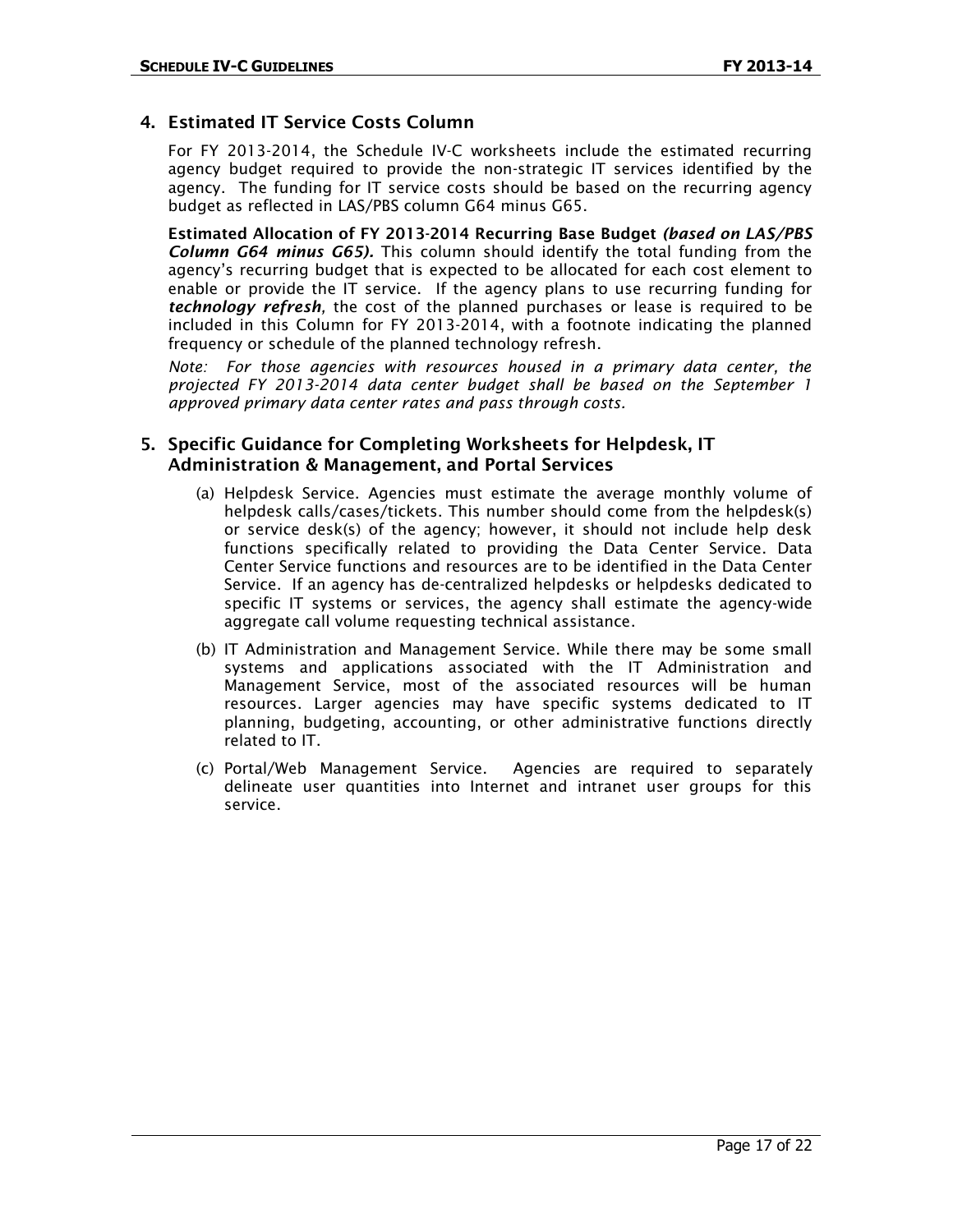# <span id="page-17-0"></span>**Section IV. BUDGET DETAIL SUMMARY WORKSHEET**

The summary level worksheet known as the Budget Detail worksheet is provided in the MS Excel cost workbook for the Schedule IV-C. The Budget Detail worksheet identifies the total reported IT service cost and planned funding sources to be used for the nonstrategic IT services. This worksheet should be completed by staff within the agency familiar with the coding structure used within the Legislative Appropriation System/Planning & Budgeting Subsystem (LAS/PBS).

# <span id="page-17-1"></span>**A. General Guidance for the Budget Detail Worksheet**

The Budget Detail worksheet identifies budget entities and corresponding program components that provide funding for each of the agency's IT services. This identification is further detailed to include the *appropriation category* that identifies the specific purpose for which money is to be spent, the accounting *fund* from which money is appropriated, and the 1-digit *fund source identifier (FSI)* used in LAS/PBS to identify the funding source.

|                                                          |                              | <b>Agency:</b>  | <b>Enter Agency Name or Acronym</b>                          |                                              |                               |                  |             |            |                                                         |                                                |
|----------------------------------------------------------|------------------------------|-----------------|--------------------------------------------------------------|----------------------------------------------|-------------------------------|------------------|-------------|------------|---------------------------------------------------------|------------------------------------------------|
|                                                          | <b>Budget Entity</b><br>Code | Program<br>Code | <b>Budget Entity Component Program Component</b>             | <b>Appropriation</b><br><b>Category Code</b> | <b>Appropriation Category</b> | <b>Fund Code</b> | <b>Fund</b> | <b>FSI</b> | Identified Funding as % of<br><b>Line Item</b><br>Total | Funding<br><b>Identified for IT</b><br>Service |
| $\overline{1}$                                           |                              |                 |                                                              |                                              |                               |                  |             |            |                                                         | $\overline{10}$                                |
| $rac{2}{3}$                                              |                              |                 | Enter a line item for each distinct budget category grouping |                                              |                               |                  |             |            |                                                         | $\overline{10}$                                |
|                                                          |                              |                 |                                                              |                                              |                               |                  |             |            |                                                         | $\overline{10}$                                |
| $\boldsymbol{\mathfrak{q}}$                              |                              |                 |                                                              |                                              |                               |                  |             |            |                                                         | $\overline{10}$<br>$\overline{10}$             |
| $\frac{1}{5}$                                            |                              |                 |                                                              |                                              |                               |                  |             |            |                                                         | $\overline{10}$                                |
| 6                                                        |                              |                 |                                                              |                                              |                               |                  |             |            |                                                         | $\overline{10}$                                |
| $\frac{1}{2}$<br>8                                       |                              |                 |                                                              |                                              |                               |                  |             |            |                                                         | $\overline{10}$                                |
|                                                          |                              |                 |                                                              |                                              |                               |                  |             |            |                                                         | \$0                                            |
|                                                          |                              |                 |                                                              |                                              | Sum for each budget           |                  |             |            |                                                         | $\overline{10}$                                |
|                                                          |                              |                 |                                                              |                                              |                               |                  |             |            |                                                         | $\overline{10}$                                |
|                                                          |                              |                 |                                                              |                                              | category grouping             |                  |             |            |                                                         | $\overline{10}$                                |
|                                                          |                              |                 |                                                              |                                              |                               |                  |             |            |                                                         | $\overline{10}$                                |
|                                                          |                              |                 |                                                              |                                              |                               |                  |             |            |                                                         | $\overline{10}$                                |
|                                                          |                              |                 |                                                              |                                              |                               |                  |             |            |                                                         | $\overline{10}$                                |
|                                                          |                              |                 |                                                              |                                              |                               |                  |             |            |                                                         | $\overline{10}$                                |
|                                                          |                              |                 |                                                              |                                              |                               |                  |             |            |                                                         | $\overline{10}$                                |
| 이 의 리 의 의 의 이 <sub>이</sub> 있는 것 같아 이 의 의 의 의 의 의 의 의 의 의 |                              |                 |                                                              |                                              |                               |                  |             |            |                                                         | $\overline{10}$                                |
|                                                          |                              |                 |                                                              |                                              |                               |                  |             |            |                                                         | $\overline{10}$                                |
|                                                          |                              |                 |                                                              |                                              |                               |                  |             |            |                                                         | $\overline{10}$                                |
|                                                          |                              |                 |                                                              |                                              |                               |                  |             |            |                                                         | $\overline{10}$                                |
|                                                          |                              |                 |                                                              |                                              |                               |                  |             |            |                                                         | $\overline{10}$                                |
|                                                          |                              |                 |                                                              |                                              |                               |                  |             |            |                                                         | $\overline{10}$                                |
|                                                          |                              |                 |                                                              |                                              |                               |                  |             |            |                                                         | $\overline{10}$                                |
|                                                          |                              |                 |                                                              |                                              |                               |                  |             |            |                                                         | $\overline{10}$                                |
|                                                          |                              |                 |                                                              |                                              |                               |                  |             |            |                                                         | $\overline{10}$                                |
|                                                          |                              |                 |                                                              |                                              |                               |                  |             |            |                                                         | $\overline{10}$                                |
|                                                          |                              |                 |                                                              |                                              |                               |                  |             |            |                                                         | $\overline{10}$                                |
|                                                          |                              |                 |                                                              |                                              |                               |                  |             |            |                                                         | $\overline{10}$                                |
|                                                          |                              |                 |                                                              |                                              |                               |                  |             |            |                                                         | $\overline{10}$                                |

The portion of the worksheet at the bottom of the page is automatically populated with data provided on each of the individual IT Service Costs Worksheets. The bottom lines show the cost and FTE totals for each IT service, as well as calculate the cost per user for certain services

|  |           | $State$ FTE $(H)$                        | 0.00                     | 0.00    | 0.00    | 0.00    | 0.00    | 0.00 | 0.00    | 0.00            | 0.00            | 0.00            |
|--|-----------|------------------------------------------|--------------------------|---------|---------|---------|---------|------|---------|-----------------|-----------------|-----------------|
|  | Personnel | <b>State FTE (Costs)</b>                 |                          | \$0     |         |         |         | \$0  | \$O.    |                 |                 | 10              |
|  |           | CPSFTE/H                                 | 0.00                     | 0.00    | 0.00    | 0.00    | 0.00    | 0.00 | 0.00    | 0.00            | 0.00            | 0.00.           |
|  |           | OPS FTE (Cost)                           |                          | \$0     |         | t٥      |         | \$0  | \$O.    |                 |                 | \$0             |
|  |           | Vendor/Staff Augmentation (# Positions)  | 0.00                     | 0.00    | 0.00    | 0.00    | 0.00    | 0.00 | 0.00    | 0.00            | 0.00            | 0.00            |
|  |           | <b>Vendor/Staff Augmentation (Costs)</b> |                          | \$0     | \$0.    | \$0     | \$0.    | \$0  | \$0.    |                 |                 | 10              |
|  |           | <b>Hardware</b>                          |                          | \$0     |         | \$0     |         | \$0  | \$0.    |                 |                 | \$0             |
|  |           | Software                                 |                          | \$0     |         |         |         | \$0  |         |                 |                 | 50 <sub>1</sub> |
|  |           | <b>External Services</b>                 |                          | \$0     | tū.     | 10      | \$0     | \$0  | \$0.    | 10              | 30.             | 10              |
|  |           | Plant & Facility (Data Center Only)      |                          |         |         |         |         |      |         |                 |                 | 10 <sub>1</sub> |
|  |           | Otherl                                   | ш                        | \$0     | $10-1$  | \$0     | \$0     | \$0  | 10      | 10 <sub>1</sub> | 10 <sup>1</sup> | 10 <sup>1</sup> |
|  |           | <b>Budget Total</b>                      | $\overline{\mathbf{50}}$ |         |         |         |         |      |         |                 |                 |                 |
|  |           | <b>FTE Total</b>                         | 0.00                     | 0.00    | 0.00    | 0.00    | 0.00    | 0.00 | 0.00    | 0.00            | 0.00            | 0.00            |
|  |           |                                          | <b>Users</b>             |         |         |         |         |      |         |                 |                 |                 |
|  |           |                                          | Cost Per User            | #DIV/0! | #DIV/0! | #DIV/0! | #DIV/0! |      | #DIV/0! |                 | #DIV/0!         |                 |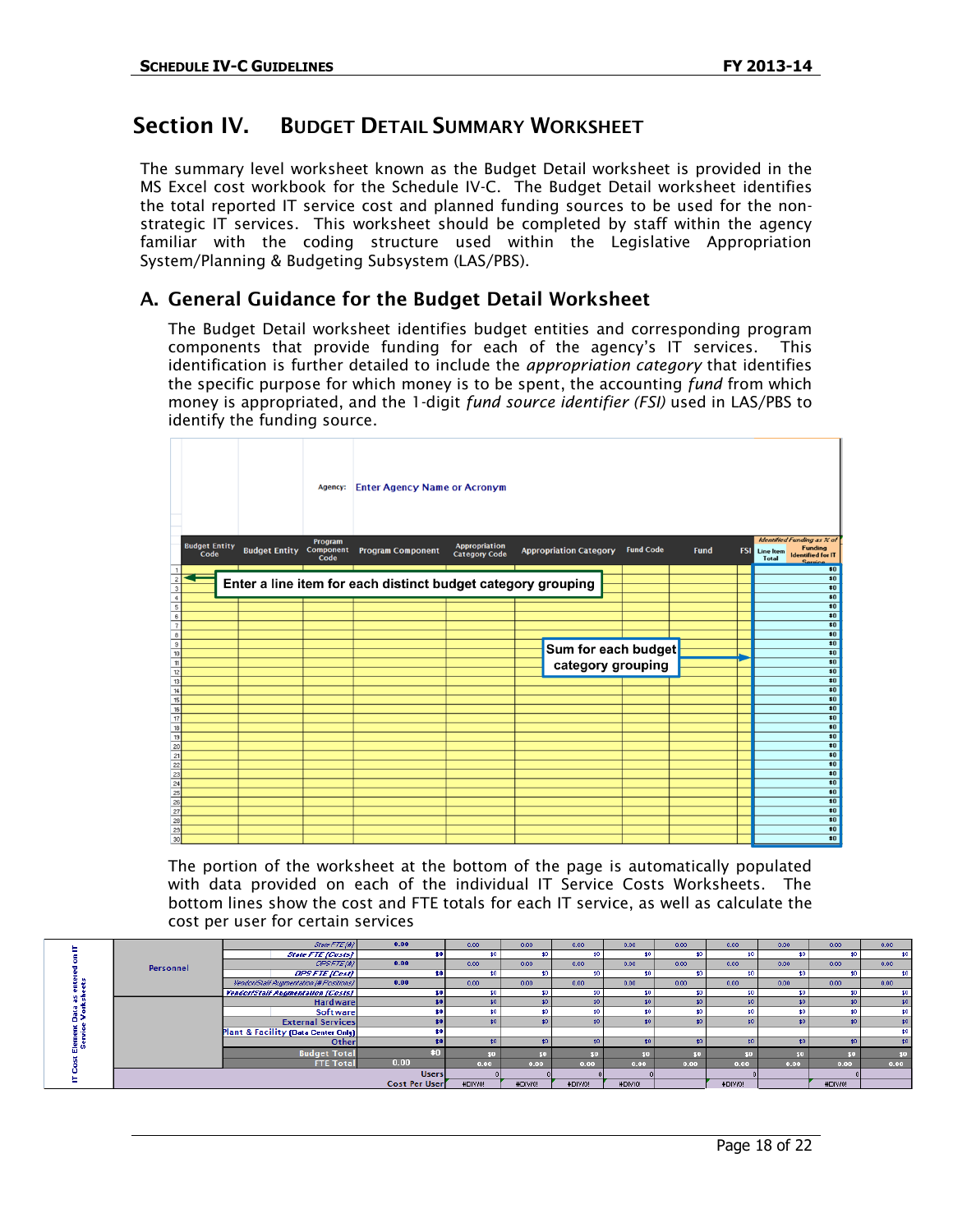The cells shaded "orange" (M4 through U5) are totals automatically calculated from the data entered for each IT service (the yellow cells). Row 2 shows the percentage of the IT service cost that has been detailed by budget categories on the worksheet. Row 3 shows the total amount of recurring agency budget that has been entered for each service. In a completed Schedule IV-C submission, the percentages in Row 2 should be 100 percent, and the totals in Row 3 should equal the IT service cost totals at the bottom of the sheet.



#### <span id="page-18-0"></span>**B. Worksheet Instructions**

Enter all the names and codes for each of the budget categories that provide funding for each IT service into the worksheet. These entries are required to be consistent with the LAS/PBS titles and codes and the appropriated resources they contain for your agency.

Identify the funding level from each budget entity detail used to provide/support each IT service. For example, if an IT service is funded through multiple budget entities and program components, enter a line item for each different budget category grouping (budget entity, program component, appropriation category, fund, and FSI).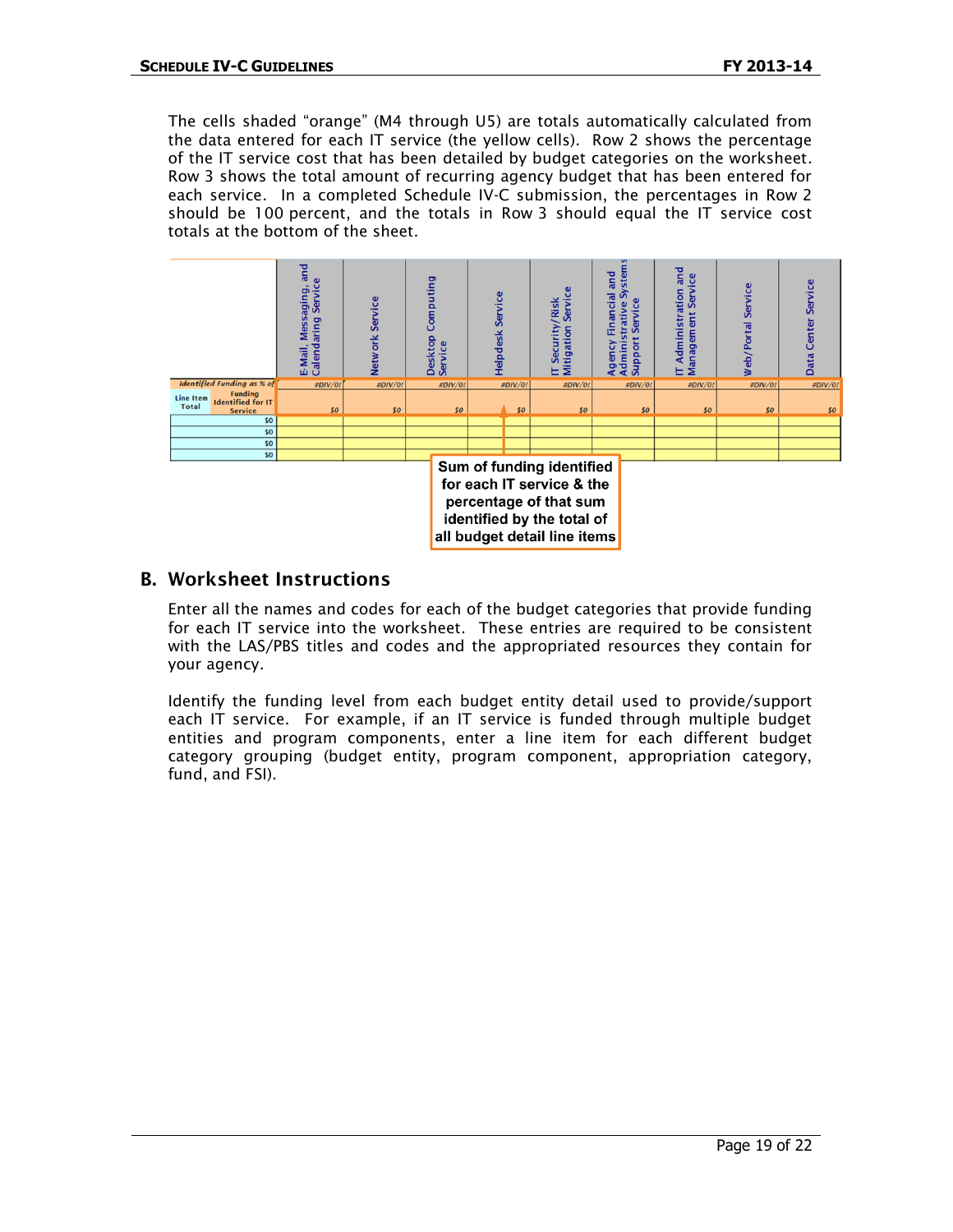# <span id="page-19-0"></span>**Section V. GLOSSARY**

This glossary provides definitions for common terms referenced within the Schedule IV-C data collection worksheets.

| <b>Term</b>                                        | <b>Definition</b>                                                                                                                                                                                                                                                                                                                                                                                                                                                                                                                                                                                                    |
|----------------------------------------------------|----------------------------------------------------------------------------------------------------------------------------------------------------------------------------------------------------------------------------------------------------------------------------------------------------------------------------------------------------------------------------------------------------------------------------------------------------------------------------------------------------------------------------------------------------------------------------------------------------------------------|
| <b>Agency Data Center</b>                          | Agency space (or non-primary agency data centers) containing 10 or<br>more physical or logical servers any of which supports a strategic or<br>nonstrategic information technology service, as described in budget<br>instructions developed pursuant to s. 216.023, F.S                                                                                                                                                                                                                                                                                                                                             |
| <b>Application</b><br><b>Development Functions</b> | The analysis, requirements definition, design, and building of an<br>application to meet a business need; it includes software engineering<br>activities such as development, application configuration, test, and<br>maintenance/enhancement of existing or new applications.                                                                                                                                                                                                                                                                                                                                       |
| Apportionment                                      | To divide and assign in just proportion; to apportion FTE or other costs<br>among various IT services.                                                                                                                                                                                                                                                                                                                                                                                                                                                                                                               |
| Asset                                              | Component of a business process. Assets can include people, facilities,<br>computer systems, networks, paper records, fax machines, etc.                                                                                                                                                                                                                                                                                                                                                                                                                                                                             |
| Availability                                       | Ability of a component or service to perform its required function at a<br>specified level over a defined period of time. It is usually expressed as<br>the availability ratio, e.g., the proportion of time that the service is<br>actually available for use by the customers within the agreed service<br>hours.                                                                                                                                                                                                                                                                                                  |
| <b>Computing Facilities</b>                        | Agency space containing fewer than a total of 10 physical or logical<br>servers, any of which supports a strategic or nonstrategic information<br>technology service, as described in budget instructions developed<br>pursuant to s. 216.023, F.S., but excluding single, logical-server<br>installations that exclusively perform a utility function such as file and<br>print servers.                                                                                                                                                                                                                            |
| <b>Contractor</b>                                  | A person or business that provides services to an agency under terms<br>specified in a contract, with specified deliverables and/or service level<br>requirements. Unlike an employee, a contractor is not paid through the<br>state payroll system and does not typically receive health insurance,<br>annual or sick leave, or retirement benefits.                                                                                                                                                                                                                                                                |
| Cost                                               | The amount of expenditure (actual or estimated) incurred by or<br>attributable to a specific business unit including, but not limited to,<br>value of hardware, software, service, maintenance, incremental<br>personnel, and facilities.                                                                                                                                                                                                                                                                                                                                                                            |
| <b>Cost Elements</b>                               | The constituent parts of costs according to the factors upon which<br>expenditure is incurred (e.g., materials, labor and expenses). In<br>estimating the cost of assets and resources, it is useful to categorize<br>costs to ensure that they are correctly identified and managed. This<br>categorization should use consistent and easily understandable cost<br>types. For producing Schedule IV-C data, the cost elements are grouped<br>into the following six types:<br>Personnel costs<br>Hardware costs<br>Software costs<br><b>External Service costs</b><br>Plant & Facility costs<br>Other<br>$\bullet$ |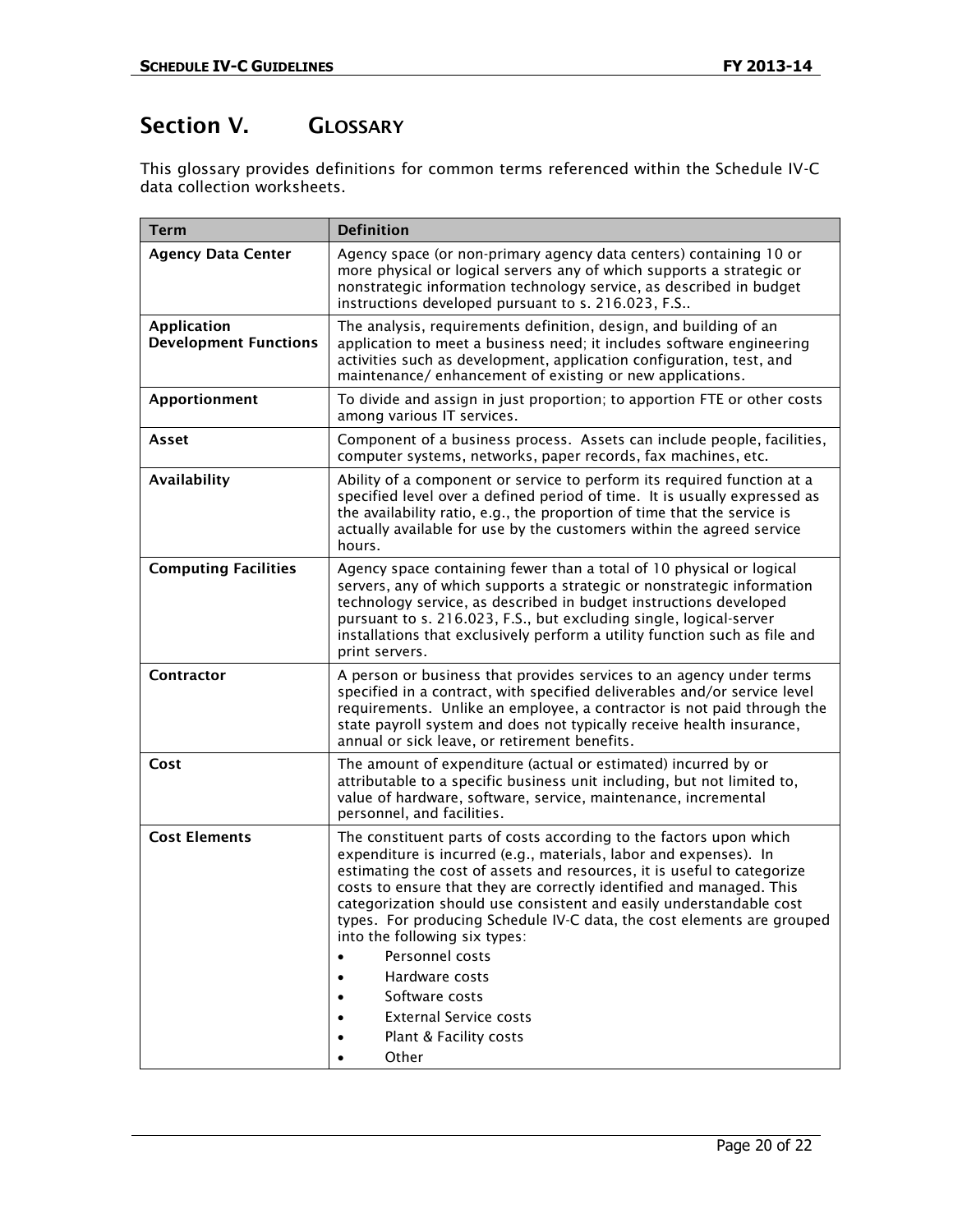| <b>Term</b>                           | <b>Definition</b>                                                                                                                                                                                                                                                                                                                                                                                                                                                         |
|---------------------------------------|---------------------------------------------------------------------------------------------------------------------------------------------------------------------------------------------------------------------------------------------------------------------------------------------------------------------------------------------------------------------------------------------------------------------------------------------------------------------------|
| Customer                              | Recipient of the service; usually the customer management has<br>responsibility for the cost of the service, either directly through<br>charging or indirectly in terms of demonstrable business need.                                                                                                                                                                                                                                                                    |
| <b>Environment</b>                    | A logical collection of hardware, software, network communications,<br>and procedures that work together to provide or support a discrete IT<br>capability or function. There may be one or more environments on a<br>physical platform, e.g., test, production.                                                                                                                                                                                                          |
| <b>Hosting Location</b>               | A physical place that houses the agency's assets and resources<br>providing the IT service. This can be a primary data center, an agency<br>data center, a computing facility, a single logical server installation or<br>an outsourced data center established pursuant to Florida Statute.                                                                                                                                                                              |
| <b>Information</b><br>Technology (IT) | Includes the equipment, hardware, software, firmware, programs,<br>systems, networks, infrastructure, media, and related materials used to<br>automatically, electronically, and wirelessly collect, receive, access,<br>transmit, display, store, record, retrieve, analyze, evaluate, process,<br>classify, manipulate, manage, assimilate, control, communicate,<br>exchange, convert, converge, interface, switch, or disseminate<br>information of any kind or form. |
| <b>IT Infrastructure</b>              | The sum of an organization's IT related hardware, software, data<br>telecommunication facilities, procedures and documentation.                                                                                                                                                                                                                                                                                                                                           |
| <b>IT Resources</b>                   | Computer and related data processing and communications equipment,<br>software, facilities, and personnel needed to provide customers with<br>required IT services. IT resources also can include supplies and services<br>for development, training, operations, and maintenance of other IT<br>resources.                                                                                                                                                               |
| <b>IT Service</b>                     | One or more IT systems that enable a business function. It satisfies one<br>or more customer needs and is perceived by its customers as a coherent<br>whole.                                                                                                                                                                                                                                                                                                              |
| <b>IT Service Catalog</b>             | The single comprehensive list of all IT services that are needed to<br>enable an agency's business functions. It forms the basis for an<br>understanding of all the IT services offered, their features, components,<br>charges, and performance targets to be met by the service provider.<br>The catalog should be reviewed regularly and updated as necessary to<br>reflect changes in the IT services to address changes in business needs.                           |
| <b>IT Service Management</b>          | The process of defining, documenting and managing the levels of<br>customer IT service that are required and cost justified.                                                                                                                                                                                                                                                                                                                                              |
| <b>IT Service Provider</b>            | The role performed by any organizational unit whether internal or<br>external, that delivers and supports IT services to a customer.                                                                                                                                                                                                                                                                                                                                      |
| <b>Job Control</b>                    | The control of multiple tasks or jobs on a computer system to ensure<br>they each have access to adequate resources to perform correctly, that<br>competition for limited resources does not cause a deadlock where two<br>or more jobs are unable to complete. It also includes resolving such<br>situations when they occur and terminating jobs that (for any reason)<br>are not performing as expected.                                                               |
| <b>Maintain</b>                       | To keep an IT asset or resource in a certain condition or at a certain<br>level of operation.                                                                                                                                                                                                                                                                                                                                                                             |
| <b>Major IT Application</b>           | Any custom developed, commercially acquired, or open-source software<br>products or application systems that are included in the definition of a<br>non-strategic or strategic IT service. Note: Strategic IT Services and<br>their constituent application systems are defined in Worksheets SC-1 &<br>$SC-2$ .                                                                                                                                                          |
| Metric                                | Measure of an IT service designed to assess performance or compliance<br>with pertinent agency service level requirements.                                                                                                                                                                                                                                                                                                                                                |